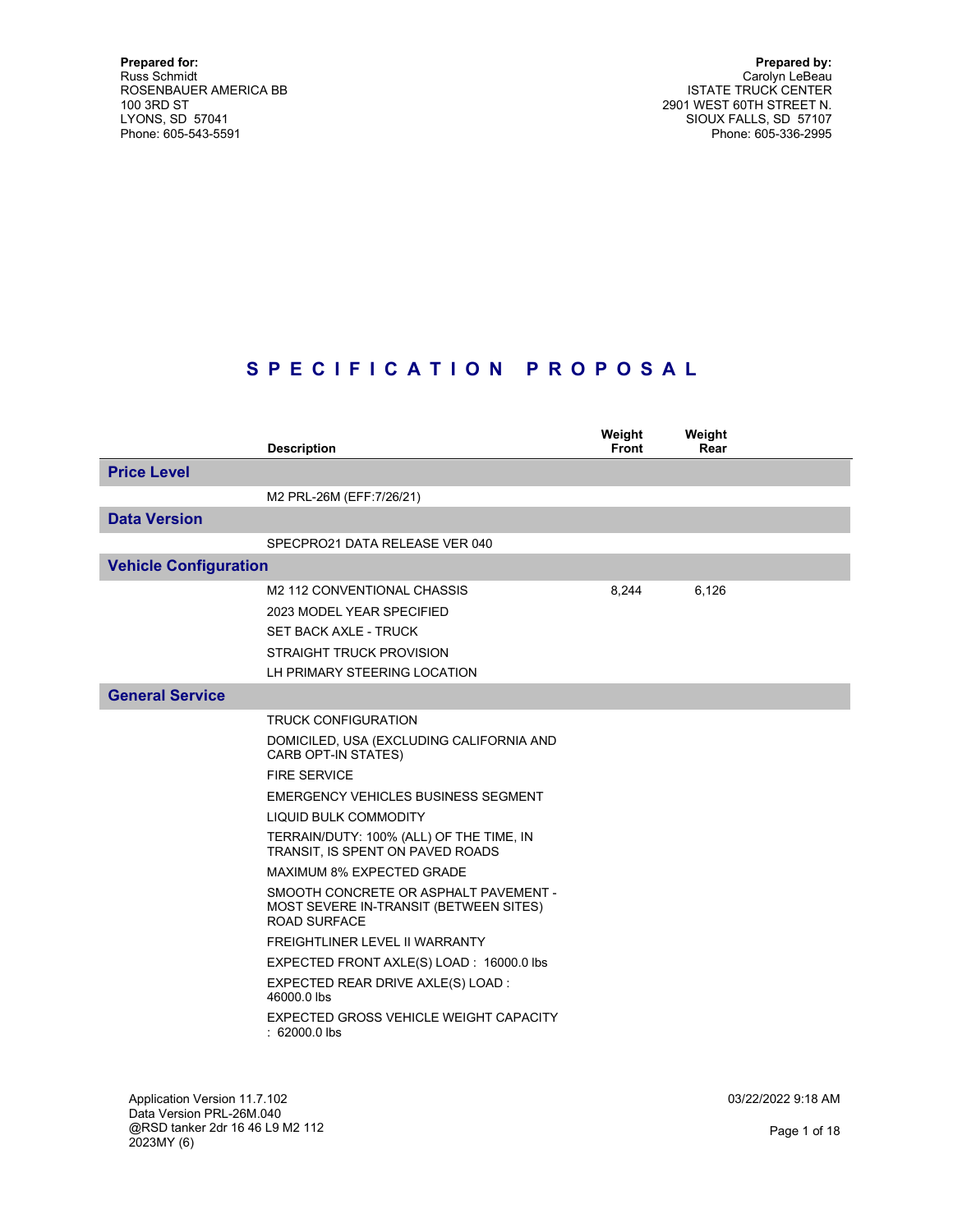|                                                          | <b>Description</b>                                                                                           | Weight<br><b>Front</b> | Weight<br>Rear |                    |
|----------------------------------------------------------|--------------------------------------------------------------------------------------------------------------|------------------------|----------------|--------------------|
| <b>Truck Service</b>                                     |                                                                                                              |                        |                |                    |
|                                                          | FIRE TANK - NO MAIN DRIVELINE DRIVEN SPLIT-<br><b>SHAFT PTO/PUMP</b>                                         |                        |                |                    |
|                                                          | <b>ROSENBAUER</b>                                                                                            |                        |                |                    |
|                                                          | EXPECTED BODY/PAYLOAD CG HEIGHT ABOVE<br>FRAME "XX" INCHES: 32.0 in                                          |                        |                |                    |
| <b>Engine</b>                                            |                                                                                                              |                        |                |                    |
|                                                          | CUM L9 450EV HP @ 2100 RPM; 2200 GOV RPM,<br>1250 LB-FT @ 1200 RPM, R/F/E                                    | $-850$                 | $-70$          |                    |
| <b>Electronic Parameters</b>                             |                                                                                                              |                        |                |                    |
|                                                          | 60 MPH ROAD SPEED LIMIT                                                                                      |                        |                |                    |
|                                                          | CRUISE CONTROL SPEED LIMIT 3 MPH HIGHER<br>THAN ROAD SPEED LIMIT                                             |                        |                |                    |
|                                                          | PTO MODE ENGINE RPM LIMIT - 1100 RPM                                                                         |                        |                |                    |
|                                                          | PTO MODE BRAKE OVERRIDE - SERVICE<br><b>BRAKE APPLIED</b>                                                    |                        |                |                    |
|                                                          | PTO RPM WITH CRUISE SET SWITCH - 700 RPM                                                                     |                        |                |                    |
|                                                          | PTO RPM WITH CRUISE RESUME SWITCH - 800<br><b>RPM</b>                                                        |                        |                |                    |
|                                                          | PTO MODE CANCEL VEHICLE SPEED - 5 MPH                                                                        |                        |                |                    |
|                                                          | PTO GOVERNOR RAMP RATE - 250 RPM PER<br><b>SECOND</b>                                                        |                        |                |                    |
|                                                          | FUEL DOSING OF AFTERTREATMENT ENABLED<br>IN PTO MODE-CLEANS HYDROCARBONS AT<br><b>HIGH TEMPERATURES ONLY</b> |                        |                |                    |
|                                                          | PTO MINIMUM RPM - 700                                                                                        |                        |                |                    |
|                                                          | REGEN INHIBIT SPEED THRESHOLD - 5 MPH                                                                        |                        |                |                    |
| <b>Engine Equipment</b>                                  |                                                                                                              |                        |                |                    |
|                                                          | 2010 EPA/CARB/GHG21 CONFIGURATION                                                                            |                        |                |                    |
|                                                          | NO 2008 CARB EMISSION CERTIFICATION                                                                          |                        |                |                    |
|                                                          | STANDARD OIL PAN                                                                                             |                        |                |                    |
|                                                          | ENGINE MOUNTED OIL CHECK AND FILL                                                                            |                        |                |                    |
|                                                          | SIDE OF HOOD AIR INTAKE WITH NFPA<br>COMPLIANT EMBER SCREEN AND FIRE<br>RETARDANT DONALDSON AIR CLEANER      |                        |                |                    |
|                                                          | DR 12V 275 AMP 40-SI BRUSHLESS PAD<br>ALTERNATOR WITH REMOTE BATTERY<br><b>VOLTAGE SENSE</b>                 | 10                     |                |                    |
|                                                          | (2) DTNA GENUINE, FLOODED STARTING, MIN<br>2000CCA, 370RC, THREADED STUD BATTERIES                           | -40                    | $-10$          |                    |
|                                                          | <b>BATTERY BOX FRAME MOUNTED</b>                                                                             |                        |                |                    |
|                                                          | STANDARD BATTERY JUMPERS                                                                                     |                        |                |                    |
|                                                          |                                                                                                              |                        |                |                    |
| Application Version 11.7.102<br>Deta Version DDI 06M 040 |                                                                                                              |                        |                | 03/22/2022 9:18 AM |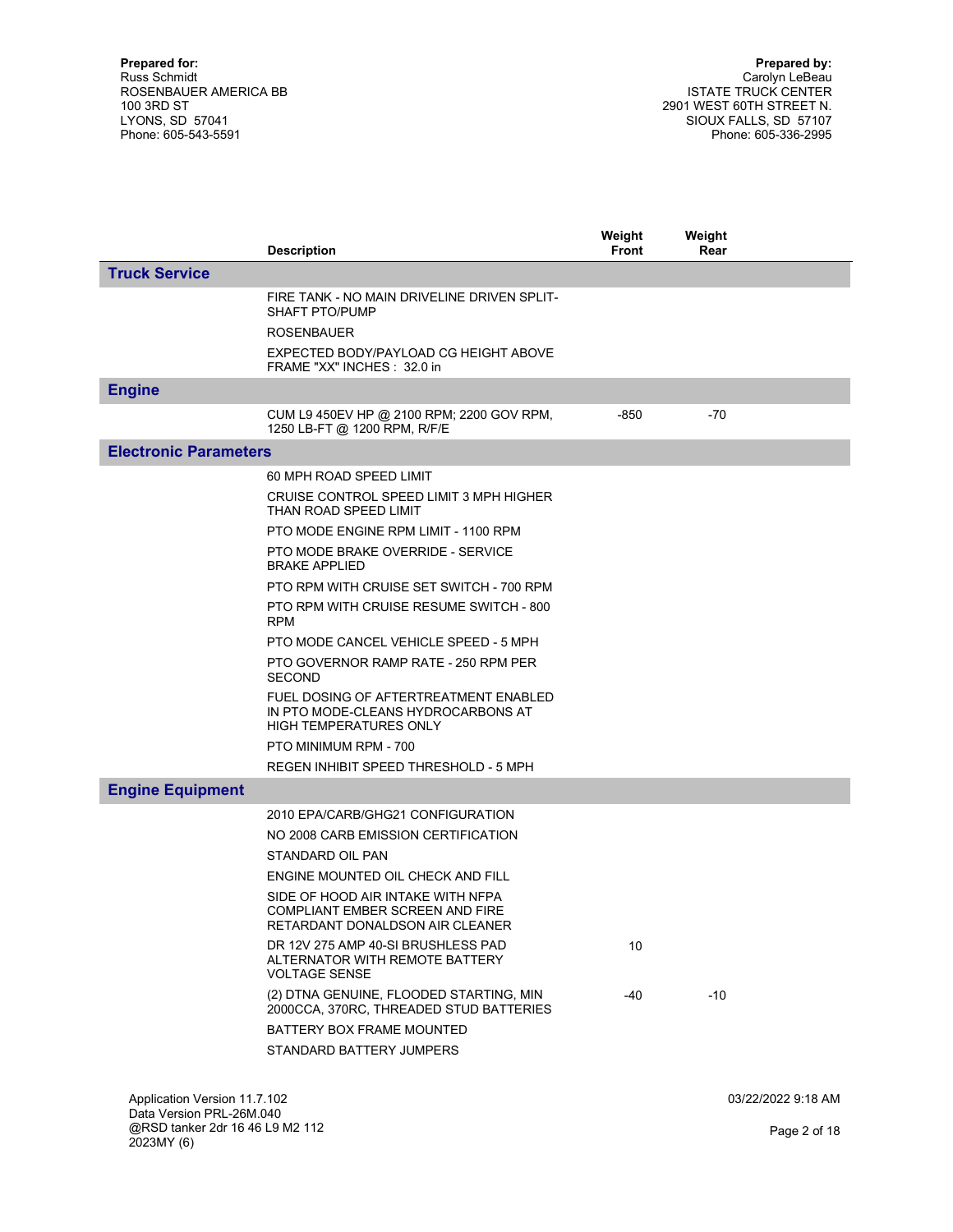| <b>Description</b>                                                                                                                                 | Weight<br>Front | Weight<br>Rear |  |
|----------------------------------------------------------------------------------------------------------------------------------------------------|-----------------|----------------|--|
| SINGLE BATTERY BOX FRAME MOUNTED LH<br>SIDE UNDER CAB                                                                                              |                 |                |  |
| WIRE GROUND RETURN FOR BATTERY CABLES<br>WITH ADDITIONAL FRAME GROUND RETURN                                                                       |                 |                |  |
| NON-POLISHED BATTERY BOX COVER                                                                                                                     |                 |                |  |
| POSITIVE LOAD DISCONNECT WITH CAB<br>MOUNTED CONTROL SWITCH MOUNTED<br><b>OUTBOARD DRIVER SEAT</b>                                                 | 10              |                |  |
| <b>CUMMINS TURBOCHARGED 18.7 CFM AIR</b><br>COMPRESSOR WITH INTERNAL SAFETY VALVE                                                                  |                 |                |  |
| STANDARD MECHANICAL AIR COMPRESSOR<br><b>GOVERNOR</b>                                                                                              |                 |                |  |
| AIR COMPRESSOR DISCHARGE LINE                                                                                                                      |                 |                |  |
| GVG, FIRE AND EMERGENCY SERVICE<br><b>VEHICLES ENGINE WARNING</b>                                                                                  |                 |                |  |
| <b>CUMMINS EXHAUST BRAKE INTEGRAL WITH</b><br>VARIABLE GEOMETRY TURBO WITH ON/OFF<br>DASH SWITCH, ACTIVATES STOP LAMPS                             |                 |                |  |
| RH OUTBOARD UNDER STEP MOUNTED<br>HORIZONTAL AFTERTREATMENT SYSTEM<br>ASSEMBLY WITH RH HORIZONTAL TAILPIPE<br><b>EXITING FORWARD OF REAR TIRES</b> | 10              | 5              |  |
| ENGINE AFTERTREATMENT DEVICE.<br>AUTOMATIC OVER THE ROAD ACTIVE<br>REGENERATION AND DASH MOUNTED SINGLE<br>REGENERATION REQUEST/INHIBIT SWITCH     |                 |                |  |
| STANDARD EXHAUST SYSTEM LENGTH                                                                                                                     |                 |                |  |
| RH HORIZONTAL TAILPIPE, EXIT FORWARD OF<br><b>REAR TIRES</b>                                                                                       | 20              | 20             |  |
| 6 GALLON DIESEL EXHAUST FLUID TANK                                                                                                                 |                 |                |  |
| 100 PERCENT DIESEL EXHAUST FLUID FILL                                                                                                              |                 |                |  |
| LH MEDIUM DUTY STANDARD DIESEL EXHAUST<br><b>FLUID TANK LOCATION</b>                                                                               |                 |                |  |
| STANDARD DIESEL EXHAUST FLUID PUMP<br><b>MOUNTING</b>                                                                                              |                 |                |  |
| STANDARD DIESEL EXHAUST FLUID TANK CAP                                                                                                             |                 |                |  |
| HORTON DRIVEMASTER ADVANTAGE ON/OFF<br><b>FAN DRIVE</b>                                                                                            |                 |                |  |
| AUTOMATIC FAN CONTROL WITH DASH<br>SWITCH AND INDICATOR LIGHT, NON ENGINE<br><b>MOUNTED</b>                                                        |                 |                |  |
| <b>CUMMINS SPIN ON FUEL FILTER</b>                                                                                                                 |                 |                |  |
| COMBINATION FULL FLOW/BYPASS OIL FILTER                                                                                                            |                 |                |  |
| 1300 SQUARE INCH ALUMINUM RADIATOR                                                                                                                 | $-20$           |                |  |
| ANTIFREEZE TO -60F, ETHYLENE GLYCOL PRE-<br>CHARGED SCA HEAVY DUTY COOLANT                                                                         |                 |                |  |
|                                                                                                                                                    |                 |                |  |
|                                                                                                                                                    |                 |                |  |

Application Version 11.7.102 Data Version PRL-26M.040 @RSD tanker 2dr 16 46 L9 M2 112 2023MY (6)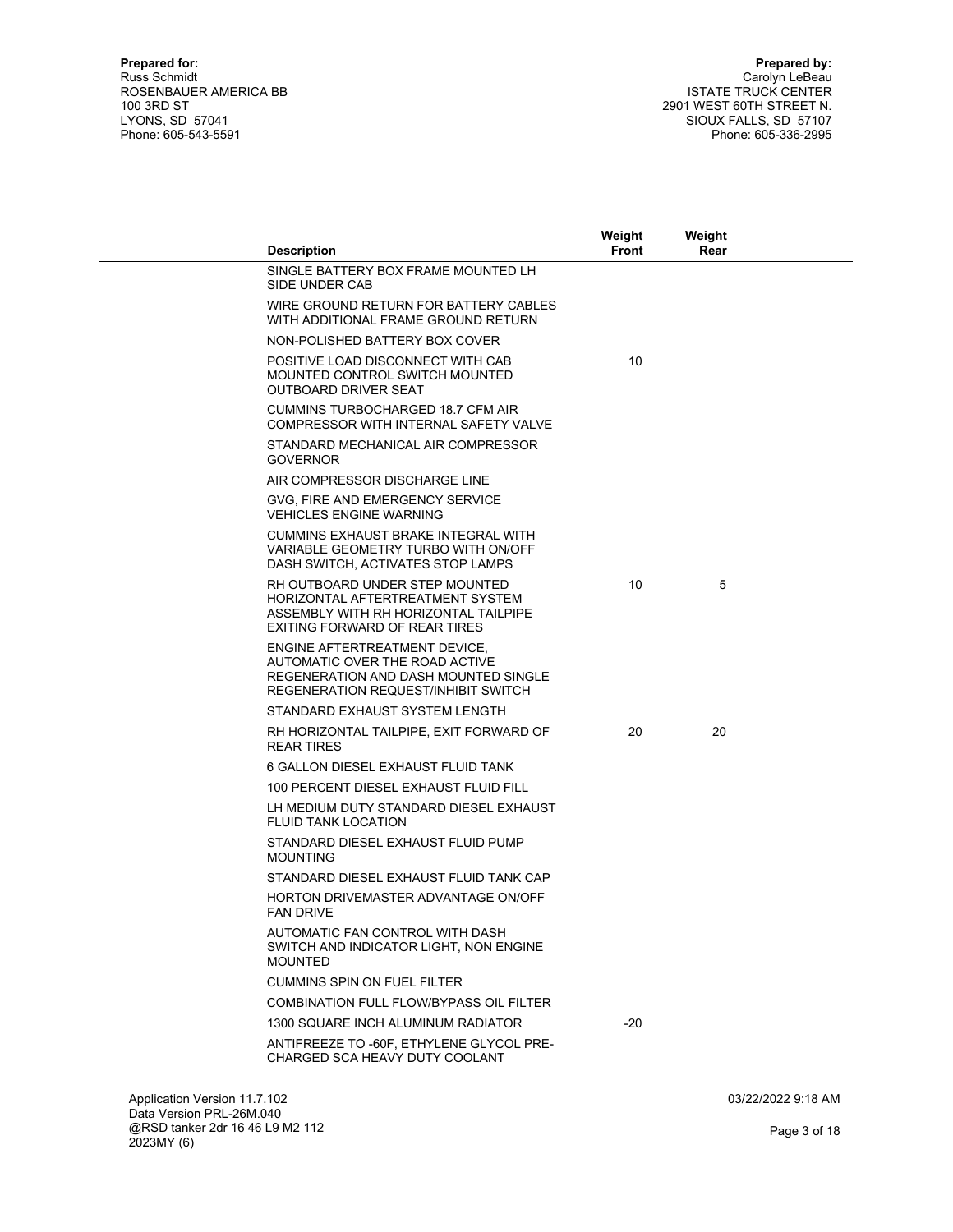|                               | <b>Description</b>                                                                                                                  | Weight<br>Front | Weight<br>Rear |                    |
|-------------------------------|-------------------------------------------------------------------------------------------------------------------------------------|-----------------|----------------|--------------------|
|                               | GATES BLUE STRIPE COOLANT HOSES OR<br>EQUIVALENT                                                                                    |                 |                |                    |
|                               | CONSTANT TENSION HOSE CLAMPS FOR<br><b>COOLANT HOSES</b>                                                                            |                 |                |                    |
|                               | AUXILIARY ENGINE COOLING USING WATER<br><b>FROM FIRE PUMP</b>                                                                       | 10              |                |                    |
|                               | ALUMINUM FLYWHEEL HOUSING                                                                                                           |                 |                |                    |
|                               | ELECTRIC GRID AIR INTAKE WARMER                                                                                                     |                 |                |                    |
|                               | DELCO 12V 38MT HD STARTER WITH<br>INTEGRATED MAGNETIC SWITCH                                                                        | $-10$           |                |                    |
| <b>Transmission</b>           |                                                                                                                                     |                 |                |                    |
|                               | ALLISON 3000 EVS AUTOMATIC TRANSMISSION<br>WITH PTO PROVISION                                                                       | $-80$           | $-20$          |                    |
| <b>Transmission Equipment</b> |                                                                                                                                     |                 |                |                    |
|                               | ALLISON VOCATIONAL PACKAGE 198 -<br>AVAILABLE ON 3000/4000 PRODUCT FAMILIES<br>WITH VOCATIONAL MODEL EVS                            |                 |                |                    |
|                               | ALLISON VOCATIONAL RATING FOR FIRE<br>TRUCK/EMERGENCY VEHICLE APPLICATIONS<br>AVAILABLE WITH ALL PRODUCT FAMILIES                   |                 |                |                    |
|                               | PRIMARY MODE GEARS, LOWEST GEAR 1,<br>START GEAR 1, HIGHEST GEAR 6, AVAILABLE<br>FOR 3000/4000 PRODUCT FAMILIES ONLY                |                 |                |                    |
|                               | SECONDARY MODE GEARS, LOWEST GEAR 1,<br>START GEAR 1, HIGHEST GEAR 6, AVAILABLE<br>FOR 3000/4000 PRODUCT FAMILIES ONLY              |                 |                |                    |
|                               | PRIMARY SHIFT SCHEDULE RECOMMENDED BY<br>DTNA AND ALLISON, THIS DEFINED BY ENGINE<br>AND VOCATIONAL USAGE                           |                 |                |                    |
|                               | <b>SECONDARY SHIFT SCHEDULE</b><br>RECOMMENDED BY DTNA AND ALLISON, THIS<br>DEFINED BY ENGINE AND VOCATIONAL USAGE                  |                 |                |                    |
|                               | PRIMARY SHIFT SPEED RECOMMENDED BY<br>DTNA AND ALLISON. THIS DEFINED BY ENGINE<br>AND VOCATIONAL USAGE                              |                 |                |                    |
|                               | SECONDARY SHIFT SPEED RECOMMENDED BY<br>DTNA AND ALLISON, THIS DEFINED BY ENGINE<br>AND VOCATIONAL USAGE                            |                 |                |                    |
|                               | <b>ENGINE BRAKE RANGE PRESELECT</b><br>RECOMMENDED BY DTNA AND ALLISON, THIS<br>DEFINED BY ENGINE AND VOCATIONAL USAGE              |                 |                |                    |
|                               | <b>ENGINE BRAKE RANGE ALTERNATE</b><br>PRESELECT RECOMMENDED BY DTNA AND<br>ALLISON. THIS DEFINED BY ENGINE AND<br>VOCATIONAL USAGE |                 |                |                    |
|                               | FUEL SENSE 2.0 DISABLED - PERFORMANCE -<br><b>TABLE BASED</b>                                                                       |                 |                |                    |
| Application Version 11.7.102  |                                                                                                                                     |                 |                | 03/22/2022 9:18 AM |

Data Version PRL-26M.040 @RSD tanker 2dr 16 46 L9 M2 112 2023MY (6)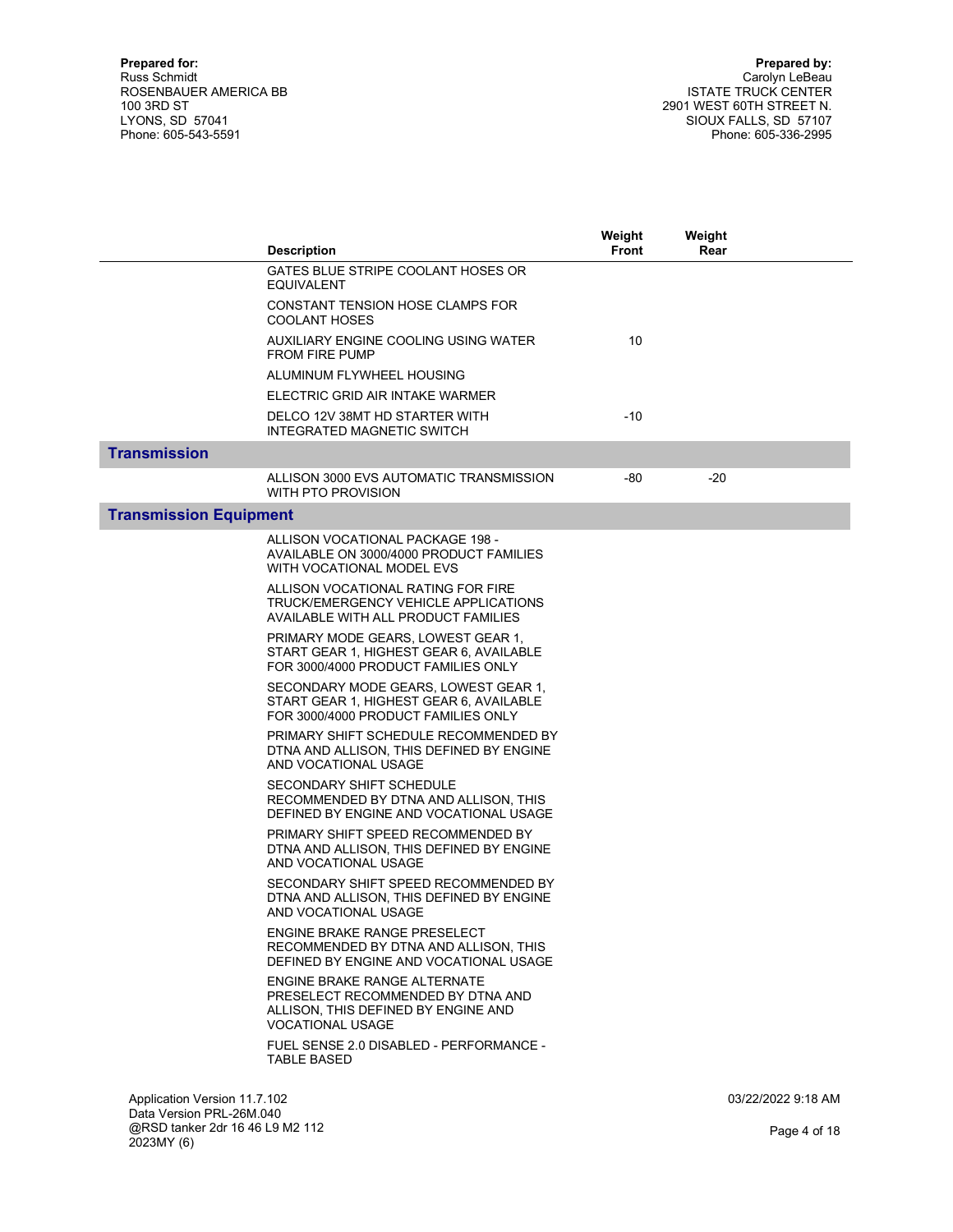|                                 | <b>Description</b>                                                                                      | Weight<br><b>Front</b> | Weight<br>Rear |  |
|---------------------------------|---------------------------------------------------------------------------------------------------------|------------------------|----------------|--|
|                                 | DRIVER SWITCH INPUT - DEFAULT - NO<br><b>SWITCHES</b>                                                   |                        |                |  |
|                                 | <b>VEHICLE INTERFACE WIRING CONNECTOR</b><br>WITHOUT BLUNT CUTS, AT END OF FRAME                        |                        |                |  |
|                                 | ELECTRONIC TRANSMISSION CUSTOMER<br>ACCESS CONNECTOR FIREWALL MOUNTED                                   |                        |                |  |
|                                 | (2) CUSTOMER INSTALLED MUNCIE CS10<br><b>SERIES PTO'S</b>                                               |                        |                |  |
|                                 | PTO MOUNTING, LH SIDE AND TOP RH SIDE OF<br><b>MAIN TRANSMISSION ALLISON</b>                            |                        |                |  |
|                                 | MAGNETIC PLUGS, ENGINE DRAIN,<br>TRANSMISSION DRAIN, AXLE(S) FILL AND<br><b>DRAIN</b>                   |                        |                |  |
|                                 | PUSH BUTTON ELECTRONIC SHIFT CONTROL,<br><b>DASH MOUNTED</b>                                            |                        |                |  |
|                                 | TRANSMISSION PROGNOSTICS - ENABLED 2013                                                                 |                        |                |  |
|                                 | WATER TO OIL TRANSMISSION COOLER, IN<br>RADIATOR END TANK                                               | 15                     |                |  |
|                                 | TRANSMISSION OIL CHECK AND FILL WITH<br>ELECTRONIC OIL LEVEL CHECK                                      |                        |                |  |
|                                 | SYNTHETIC TRANSMISSION FLUID (TES-295<br>COMPLIANT)                                                     |                        |                |  |
| <b>Front Axle and Equipment</b> |                                                                                                         |                        |                |  |
|                                 | DETROIT DA-F-16.0-5 16,000# FL1 71.0 KPI/3.74<br><b>DROP SINGLE FRONT AXLE</b>                          | 190                    |                |  |
|                                 | MERITOR 16.5X6 Q+ CAST SPIDER HEAVY DUTY<br>CAM FRONT BRAKES, DOUBLE ANCHOR,<br><b>FABRICATED SHOES</b> |                        |                |  |
|                                 | FIRE AND EMERGENCY SEVERE SERVICE,<br>NON-ASBESTOS FRONT LINING                                         |                        |                |  |
|                                 | CONMET CAST IRON FRONT BRAKE DRUMS                                                                      |                        |                |  |
|                                 | <b>FRONT BRAKE DUST SHIELDS</b>                                                                         | 5                      |                |  |
|                                 | <b>FRONT OIL SEALS</b>                                                                                  |                        |                |  |
|                                 | VENTED FRONT HUB CAPS WITH WINDOW,<br><b>CENTER AND SIDE PLUGS - OIL</b>                                |                        |                |  |
|                                 | STANDARD SPINDLE NUTS FOR ALL AXLES                                                                     |                        |                |  |
|                                 | <b>MERITOR AUTOMATIC FRONT SLACK</b><br><b>ADJUSTERS</b>                                                |                        |                |  |
|                                 | TRW TAS-85 POWER STEERING                                                                               | 40                     |                |  |
|                                 | POWER STEERING PUMP                                                                                     |                        |                |  |
|                                 | 2 QUART SEE THROUGH POWER STEERING<br><b>RESERVOIR</b>                                                  |                        |                |  |
|                                 | <b>CURRENT AVAILABLE SYNTHETIC 75W-90</b><br><b>FRONT AXLE LUBE</b>                                     |                        |                |  |
|                                 |                                                                                                         |                        |                |  |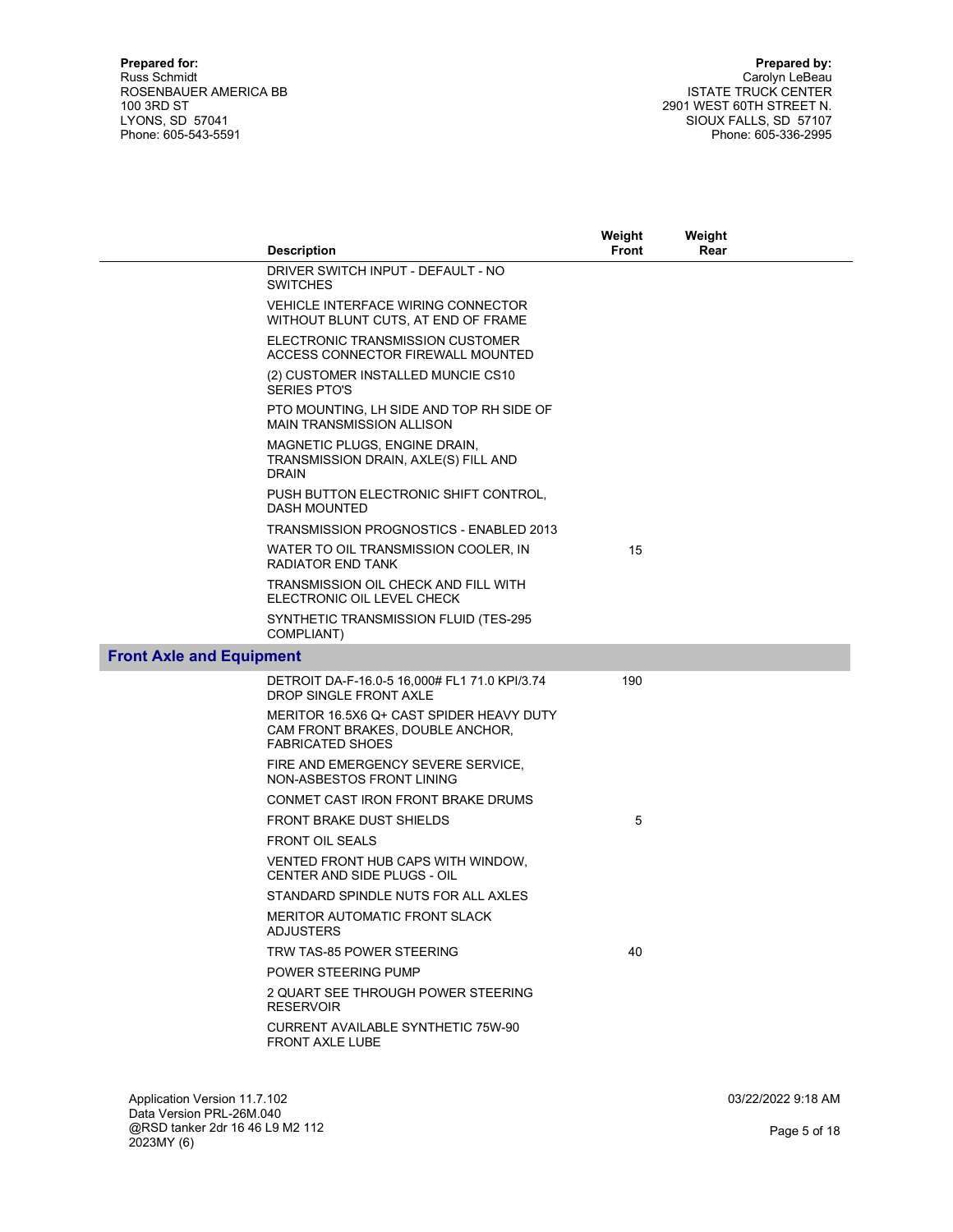|                                                                           | <b>Description</b>                                                                                            | Weight<br><b>Front</b> | Weight<br>Rear |                    |
|---------------------------------------------------------------------------|---------------------------------------------------------------------------------------------------------------|------------------------|----------------|--------------------|
| <b>Front Suspension</b>                                                   |                                                                                                               |                        |                |                    |
|                                                                           | 16,000# TAPERLEAF FRONT SUSPENSION                                                                            | 200                    |                |                    |
|                                                                           | MAINTENANCE FREE RUBBER BUSHINGS -<br><b>FRONT SUSPENSION</b>                                                 |                        |                |                    |
|                                                                           | <b>FRONT SHOCK ABSORBERS</b>                                                                                  |                        |                |                    |
| <b>Rear Axle and Equipment</b>                                            |                                                                                                               |                        |                |                    |
|                                                                           | RT-46-160 46,000# R-SERIES TANDEM REAR<br>AXLE                                                                |                        | 420            |                    |
|                                                                           | 5.63 REAR AXLE RATIO                                                                                          |                        |                |                    |
|                                                                           | IRON REAR AXLE CARRIER WITH STANDARD<br><b>AXLE HOUSING</b>                                                   |                        |                |                    |
|                                                                           | MXL 17T MERITOR EXTENDED LUBE MAIN<br>DRIVELINE WITH HALF ROUND YOKES                                         | 20                     | 20             |                    |
|                                                                           | MXL 17T MERITOR EXTENDED LUBE INTERAXLE<br>DRIVELINE WITH HALF ROUND YOKES                                    |                        |                |                    |
|                                                                           | (1) INTERAXLE LOCK VALVE FOR TANDEM OR<br><b>TRIDEM DRIVE AXLES</b>                                           |                        |                |                    |
|                                                                           | <b>BLINKING LAMP WITH EACH INTERAXLE LOCK</b><br>SWITCH, INTERAXLE UNLOCK DEFAULT WITH<br><b>IGNITION OFF</b> |                        |                |                    |
|                                                                           | MERITOR 16.5X7 Q+ CAST SPIDER HEAVY DUTY<br>CAM REAR BRAKES, DOUBLE ANCHOR,<br><b>FABRICATED SHOES</b>        |                        | 20             |                    |
|                                                                           | FIRE AND EMERGENCY SEVERE SERVICE NON-<br>ASBESTOS REAR BRAKE LINING                                          |                        |                |                    |
|                                                                           | STANDARD BRAKE CHAMBER LOCATION                                                                               |                        |                |                    |
|                                                                           | CAST IRON OUTBOARD REAR BRAKE DRUMS                                                                           |                        |                |                    |
|                                                                           | REAR BRAKE DUST SHIELDS                                                                                       |                        | 10             |                    |
|                                                                           | <b>REAR OIL SEALS</b>                                                                                         |                        |                |                    |
|                                                                           | HALDEX GOLDSEAL LONGSTROKE 2-DRIVE<br>AXLES SPRING PARKING CHAMBERS                                           |                        |                |                    |
|                                                                           | HALDEX AUTOMATIC REAR SLACK ADJUSTERS                                                                         |                        |                |                    |
|                                                                           | <b>CURRENT AVAILABLE SYNTHETIC 75W-90 REAR</b><br>AXLE LUBE                                                   |                        |                |                    |
| <b>Rear Suspension</b>                                                    |                                                                                                               |                        |                |                    |
|                                                                           | HENDRICKSON RT463 @46,000# REAR<br><b>SUSPENSION</b>                                                          |                        | 780            |                    |
|                                                                           | HENDRICKSON RT/RTE - 7.19" SADDLE                                                                             |                        |                |                    |
|                                                                           | STANDARD AXLE SEATS IN AXLE CLAMP<br><b>GROUP</b>                                                             |                        |                |                    |
|                                                                           | 52 INCH AXLE SPACING                                                                                          |                        | $-20$          |                    |
|                                                                           | STEEL BEAMS AND RUBBER CENTER<br>BUSHINGS WITH BAR PIN ADJUSTABLE END<br><b>CONNECTIONS</b>                   |                        |                |                    |
| Application Version 11.7.102                                              |                                                                                                               |                        |                | 03/22/2022 9:18 AM |
| Data Version PRL-26M.040<br>@RSD tanker 2dr 16 46 L9 M2 112<br>2023MY (6) |                                                                                                               |                        |                | Page 6 of 18       |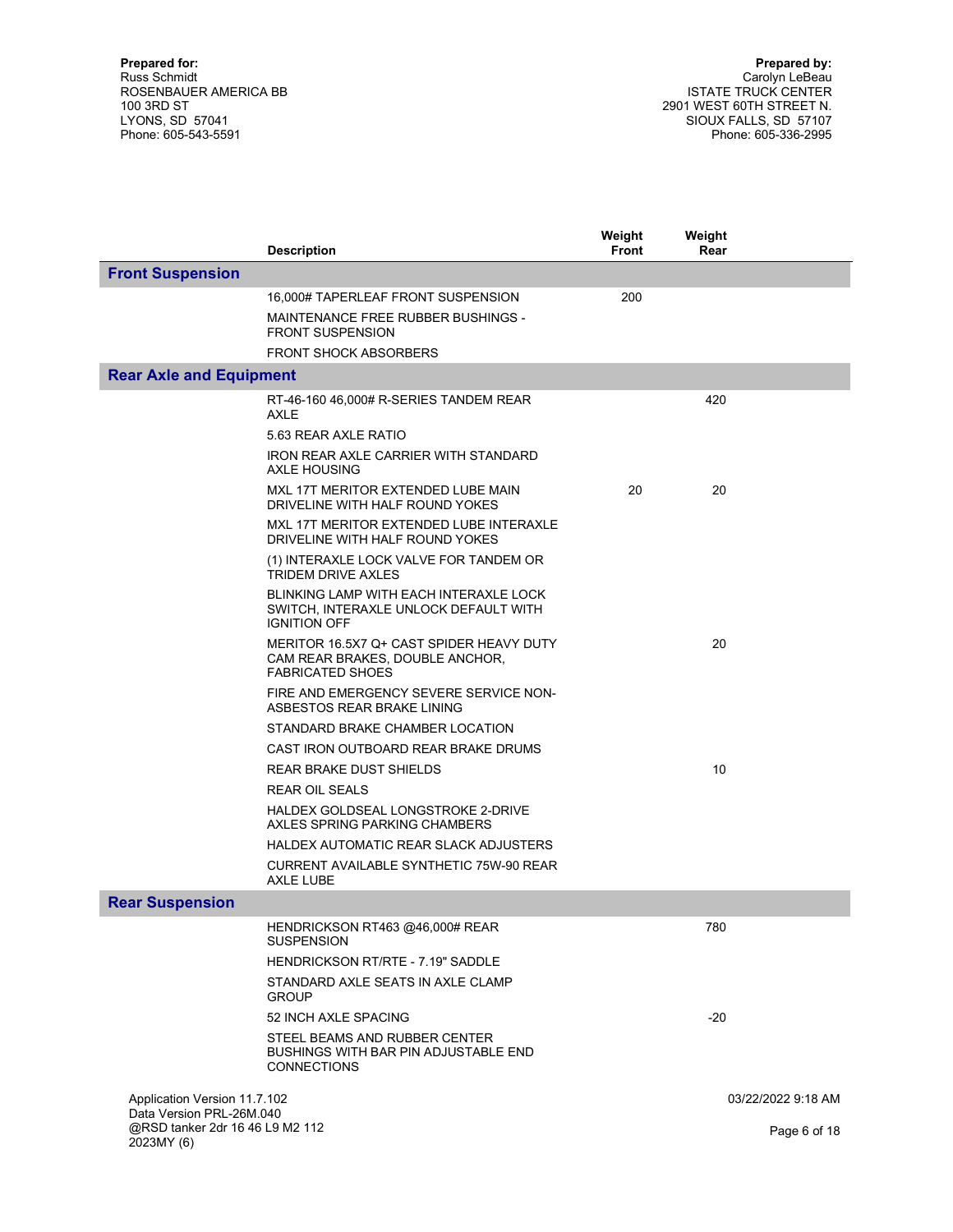|                                                                           | <b>Description</b>                                                                                                                | Weight<br>Front | Weight<br>Rear     |  |
|---------------------------------------------------------------------------|-----------------------------------------------------------------------------------------------------------------------------------|-----------------|--------------------|--|
|                                                                           | FORE/AFT CONTROL RODS                                                                                                             |                 |                    |  |
| <b>Brake System</b>                                                       |                                                                                                                                   |                 |                    |  |
|                                                                           | AIR BRAKE PACKAGE                                                                                                                 |                 |                    |  |
|                                                                           | WABCO 4S/4M ABS WITH TRACTION CONTROL,<br>WITH ATC OFF-ROAD SWITCH                                                                |                 |                    |  |
|                                                                           | REINFORCED NYLON, FABRIC BRAID AND WIRE<br><b>BRAID CHASSIS AIR LINES</b>                                                         |                 |                    |  |
|                                                                           | FIBER BRAID PARKING BRAKE HOSE                                                                                                    |                 |                    |  |
|                                                                           | STANDARD BRAKE SYSTEM VALVES                                                                                                      |                 |                    |  |
|                                                                           | STANDARD AIR SYSTEM PRESSURE<br>PROTECTION SYSTEM                                                                                 |                 |                    |  |
|                                                                           | STD U.S. FRONT BRAKE VALVE                                                                                                        |                 |                    |  |
|                                                                           | RELAY VALVE WITH 5-8 PSI CRACK PRESSURE.<br>NO REAR PROPORTIONING VALVE                                                           |                 |                    |  |
|                                                                           | BW AD-9 BRAKE LINE AIR DRYER WITH HEATER                                                                                          | 20              |                    |  |
|                                                                           | AIR DRYER MOUNTED INBOARD ON LH RAIL                                                                                              |                 |                    |  |
|                                                                           | STEEL AIR TANKS MOUNTED AFT INSIDE<br>AND/OR BELOW FRAME JUST FORWARD OF<br>REAR SUSPENSION, NO TRIPLE OR TORPEDO<br><b>TANKS</b> |                 |                    |  |
|                                                                           | CLEAR FRAME RAILS FROM BACK OF CAB TO<br>FRONT REAR SUSPENSION BRACKET, BOTH<br>RAILS OUTBOARD                                    |                 |                    |  |
|                                                                           | BW DV-2 AUTO DRAIN VALVE WITHOUT HEATER<br>ON ALL TANK(S)                                                                         |                 |                    |  |
| <b>Trailer Connections</b>                                                |                                                                                                                                   |                 |                    |  |
|                                                                           | UPGRADED CHASSIS MULTIPLEXING UNIT                                                                                                |                 |                    |  |
|                                                                           | UPGRADED BULKHEAD MULTIPLEXING UNIT                                                                                               |                 |                    |  |
| <b>Wheelbase &amp; Frame</b>                                              |                                                                                                                                   |                 |                    |  |
|                                                                           | 6000MM (236 INCH) WHEELBASE                                                                                                       |                 |                    |  |
|                                                                           | 7/16X3-9/16X11-1/8 INCH STEEL FRAME<br>(11.11MMX282.6MM/0.437X11.13 INCH) 120KSI                                                  | 360             | 270                |  |
|                                                                           | 2200MM (87 INCH) REAR FRAME OVERHANG                                                                                              |                 |                    |  |
|                                                                           | FRAME OVERHANG RANGE: 81 INCH TO 90<br><b>INCH</b>                                                                                | -40             | 160                |  |
|                                                                           | CALC'D BACK OF CAB TO REAR SUSP C/L (CA):<br>170.67 in                                                                            |                 |                    |  |
|                                                                           | CALCULATED EFFECTIVE BACK OF CAB TO<br>REAR SUSPENSION C/L (CA): 167.67 in                                                        |                 |                    |  |
|                                                                           | CALC'D FRAME LENGTH - OVERALL: 352.94 in                                                                                          |                 |                    |  |
|                                                                           | CALCULATED FRAME SPACE LH SIDE: 112.49<br>in                                                                                      |                 |                    |  |
|                                                                           | CALCULATED FRAME SPACE RH SIDE: 82.57 in                                                                                          |                 |                    |  |
| Application Version 11.7.102                                              |                                                                                                                                   |                 | 03/22/2022 9:18 AM |  |
| Data Version PRL-26M.040<br>@RSD tanker 2dr 16 46 L9 M2 112<br>2023MY (6) |                                                                                                                                   |                 | Page 7 of 18       |  |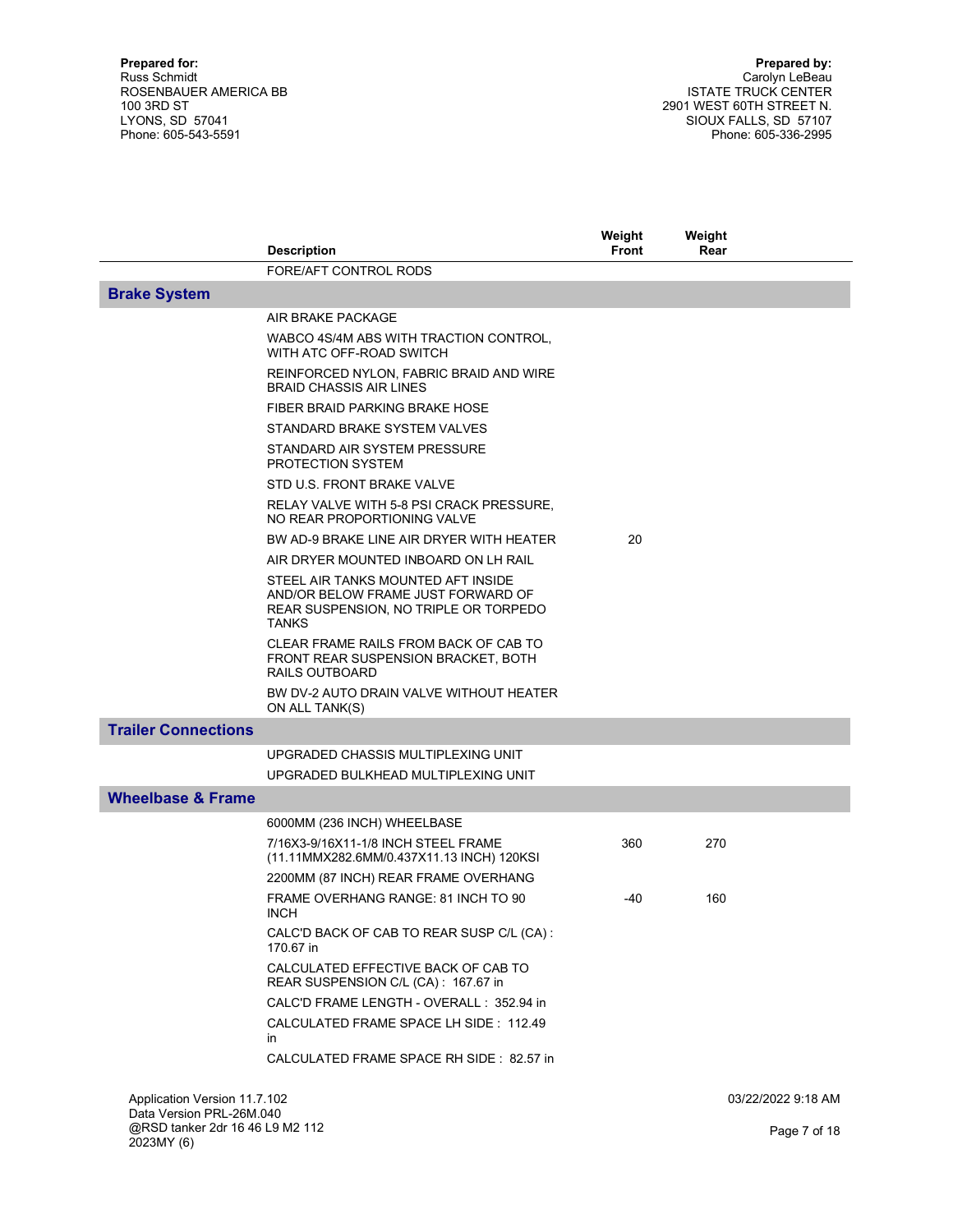|                                                          |                                                                                     | Weight | Weight             |
|----------------------------------------------------------|-------------------------------------------------------------------------------------|--------|--------------------|
|                                                          | <b>Description</b>                                                                  | Front  | Rear               |
|                                                          | SQUARE END OF FRAME                                                                 |        |                    |
|                                                          | <b>FRONT CLOSING CROSSMEMBER</b>                                                    |        |                    |
|                                                          | STANDARD WEIGHT ENGINE CROSSMEMBER                                                  |        |                    |
|                                                          | STANDARD CROSSMEMBER BACK OF<br><b>TRANSMISSION</b>                                 |        |                    |
|                                                          | STANDARD MIDSHIP #1 CROSSMEMBER(S)                                                  |        |                    |
|                                                          | STANDARD REARMOST CROSSMEMBER                                                       |        |                    |
|                                                          | STANDARD SUSPENSION CROSSMEMBER                                                     |        |                    |
| <b>Chassis Equipment</b>                                 |                                                                                     |        |                    |
|                                                          | THREE-PIECE 14 INCH CHROMED STEEL<br><b>BUMPER WITH COLLAPSIBLE ENDS</b>            |        |                    |
|                                                          | REMOVABLE FRONT TOW/RECOVERY<br>DEVICE, STORED ON CHASSIS FRAME                     | 15     |                    |
|                                                          | BUMPER MOUNTING FOR SINGLE LICENSE<br><b>PLATE</b>                                  |        |                    |
|                                                          | FENDER AND FRONT OF HOOD MOUNTED<br><b>FRONT MUDFLAPS</b>                           |        |                    |
|                                                          | GRADE 8 THREADED HEX HEADED FRAME<br><b>FASTENERS</b>                               |        |                    |
|                                                          | <b>3D STEP VEHICLE MODEL</b>                                                        |        |                    |
|                                                          | TANK BODY 1501 TO 3000 GALLONS                                                      |        |                    |
| <b>Fuel Tanks</b>                                        |                                                                                     |        |                    |
|                                                          | 50 GALLON/189 LITER SHORT RECTANGULAR                                               | $-10$  |                    |
|                                                          | ALUMINUM FUEL TANK - LH                                                             |        |                    |
|                                                          | RECTANGULAR FUEL TANK(S)                                                            |        |                    |
|                                                          | PLAIN ALUMINUM/PAINTED STEEL<br>FUEL/HYDRAULIC TANK(S) WITH PAINTED<br><b>BANDS</b> |        |                    |
|                                                          | FUEL TANK(S) FORWARD                                                                |        |                    |
|                                                          | <b>PLAIN STEP FINISH</b>                                                            |        |                    |
|                                                          | FUEL TANK CAP(S)                                                                    |        |                    |
|                                                          | DETROIT FUEL/WATER SEPARATOR WITH<br><b>WATER IN FUEL SENSOR</b>                    | 10     |                    |
|                                                          | EQUIFLO INBOARD FUEL SYSTEM                                                         |        |                    |
|                                                          | HIGH TEMPERATURE REINFORCED NYLON<br><b>FUEL LINE</b>                               |        |                    |
|                                                          | FUEL COOLER MOUNTED LEFT HAND IN RAIL                                               | 10     |                    |
| <b>Tires</b>                                             |                                                                                     |        |                    |
|                                                          | MICHELIN X WORKS Z 315/80R22.5 20 PLY<br>RADIAL FRONT TIRES                         | 100    |                    |
|                                                          | MICHELIN XDN2 11R22.5 14 PLY RADIAL REAR<br><b>TIRES</b>                            |        | 152                |
|                                                          |                                                                                     |        |                    |
| Application Version 11.7.102<br>Data Version PRL-26M.040 |                                                                                     |        | 03/22/2022 9:18 AM |
| @RSD tanker 2dr 16 46 L9 M2 112<br>2023MY (6)            |                                                                                     |        | Page 8 of 18       |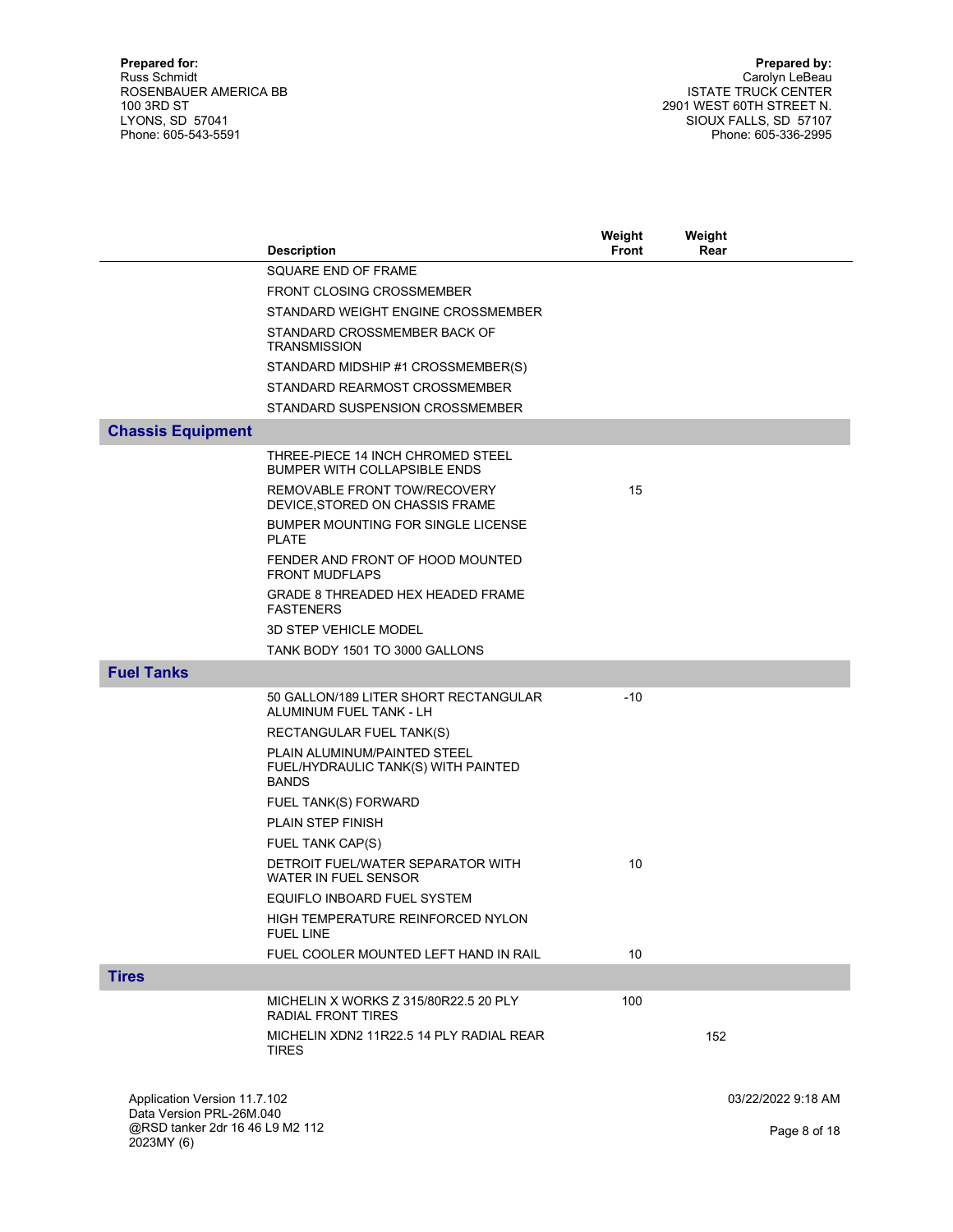|                                                          | <b>Description</b>                                                                                                | Weight<br><b>Front</b> | Weight<br>Rear |                    |
|----------------------------------------------------------|-------------------------------------------------------------------------------------------------------------------|------------------------|----------------|--------------------|
| <b>Hubs</b>                                              |                                                                                                                   |                        |                |                    |
|                                                          | CONMET PRESET PLUS PREMIUM IRON FRONT<br><b>HUBS</b>                                                              |                        |                |                    |
|                                                          | CONMET PRESET PLUS PREMIUM IRON REAR<br><b>HUBS</b>                                                               |                        |                |                    |
| <b>Wheels</b>                                            |                                                                                                                   |                        |                |                    |
|                                                          | ALCOA ULTRA ONE 89U64X 22.5X9.00 10-HUB<br>PILOT 5.99 INSET ALUMINUM FRONT WHEELS                                 | $-28$                  |                |                    |
|                                                          | ALCOA LVL ONE 88267X 22.5X8.25 10-HUB<br>PILOT ALUMINUM DISC REAR WHEELS                                          |                        | $-224$         |                    |
|                                                          | POLISHED FRONT WHEELS; OUTSIDE ONLY                                                                               |                        |                |                    |
|                                                          | POLISHED REAR WHEELS; OUTSIDE OF OUTER<br><b>WHEELS ONLY</b>                                                      |                        |                |                    |
|                                                          | FRONT WHEEL MOUNTING NUTS                                                                                         |                        |                |                    |
|                                                          | <b>REAR WHEEL MOUNTING NUTS</b>                                                                                   |                        |                |                    |
| <b>Cab Exterior</b>                                      |                                                                                                                   |                        |                |                    |
|                                                          | 112 INCH BBC FLAT ROOF ALUMINUM<br>CONVENTIONAL CAB                                                               |                        |                |                    |
|                                                          | AIR CAB MOUNTING                                                                                                  |                        |                |                    |
|                                                          | BOLT-ON MOLDED FLEXIBLE FENDER<br><b>EXTENSIONS</b>                                                               | 10                     |                |                    |
|                                                          | LH AND RH EXTERIOR GRAB HANDLES WITH<br>SINGLE RUBBER INSERT                                                      |                        |                |                    |
|                                                          | <b>HOOD MOUNTED CHROMED PLASTIC GRILLE</b>                                                                        |                        |                |                    |
|                                                          | CHROME HOOD MOUNTED AIR INTAKE GRILLE                                                                             |                        |                |                    |
|                                                          | <b>FIBERGLASS HOOD</b>                                                                                            |                        |                |                    |
|                                                          | HOOD LINER, ADDED FIREWALL AND FLOOR<br><b>HEAT INSULATION</b>                                                    | 5                      |                |                    |
|                                                          | SINGLE ELECTRIC HORN                                                                                              |                        |                |                    |
|                                                          | REAR LICENSE PLATE MOUNT END OF FRAME                                                                             |                        |                |                    |
|                                                          | INTEGRAL HEADLIGHT/MARKER ASSEMBLY<br>WITH CHROME BEZEL                                                           |                        |                |                    |
|                                                          | LED AERODYNAMIC MARKER LIGHTS                                                                                     |                        |                |                    |
|                                                          | DAYTIME RUNNING LIGHTS                                                                                            |                        |                |                    |
|                                                          | OMIT STOP/TAIL/BACKUP LIGHTS AND PROVIDE<br>WIRING WITH SEPARATE STOP/TURN WIRES<br>TO 4 FEET BEYOND END OF FRAME |                        | -5             |                    |
|                                                          | STANDARD FRONT TURN SIGNAL LAMPS                                                                                  |                        |                |                    |
|                                                          | AUTOMATIC ON/OFF, ENGINE COMPARTMENT,<br>HOOD ACTIVATED WORK LIGHT WITH MANUAL<br><b>OVERRIDE</b>                 | $\mathbf{1}$           |                |                    |
|                                                          | DUAL WEST COAST BRIGHT FINISH HEATED<br>MIRRORS WITH LH AND RH REMOTE                                             |                        |                |                    |
| Application Version 11.7.102<br>Data Version PRL-26M.040 |                                                                                                                   |                        |                | 03/22/2022 9:18 AM |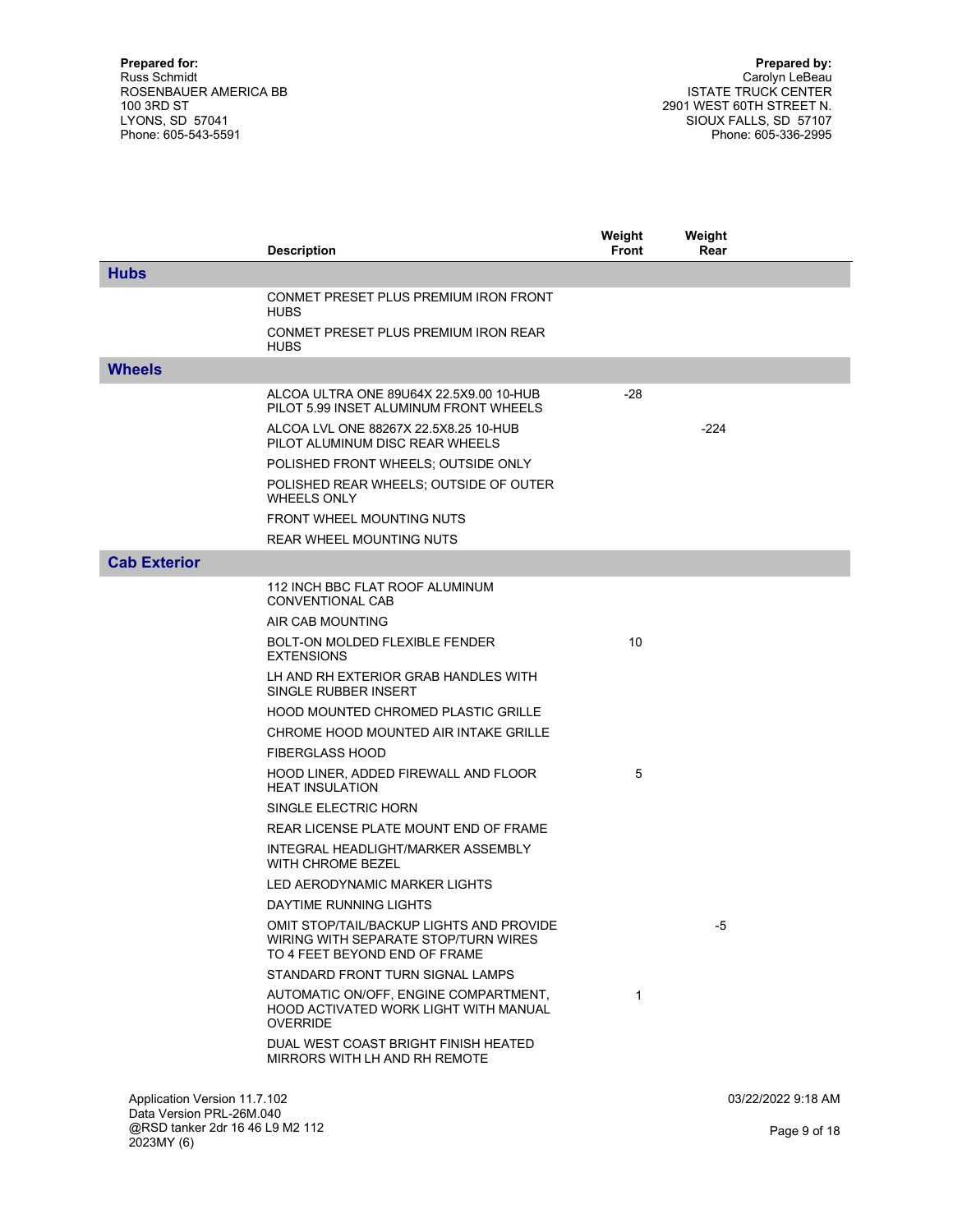| DOOR MOUNTED MIRRORS<br><b>102 INCH EQUIPMENT WIDTH</b><br>LH AND RH 8 INCH BRIGHT FINISH CONVEX<br>MIRRORS MOUNTED UNDER PRIMARY<br><b>MIRRORS</b><br>STANDARD SIDE/REAR REFLECTORS<br>63X14 INCH TINTED REAR WINDOW<br>TINTED DOOR GLASS LH AND RH WITH TINTED<br>NON-OPERATING WING WINDOWS<br>MANUAL DOOR WINDOW REGULATORS<br>1-PIECE SOLAR GREEN GLASS WINDSHELD<br>2 GALLON WINDSHIELD WASHER RESERVOIR<br>WITHOUT FLUID LEVEL INDICATOR, FRAME<br><b>MOUNTED</b><br><b>Cab Interior</b><br><b>OPAL GRAY VINYL INTERIOR</b><br><b>MOLDED PLASTIC DOOR PANEL</b><br><b>MOLDED PLASTIC DOOR PANEL</b><br><b>BLACK MATS WITH SINGLE INSULATION</b><br>NO DASH MOUNTED ASH TRAYS AND LIGHTER<br>FORWARD ROOF MOUNTED CONSOLE WITH<br>UPPER STORAGE COMPARTMENTS WITHOUT<br><b>NETTING</b><br>IN DASH STORAGE BIN<br>(2) CUP HOLDERS LH AND RH DASH<br><b>GRAY/CHARCOAL FLAT DASH</b><br>SMART SWITCH EXPANSION MODULE<br>10<br>5 LB. FIRE EXTINGUISHER<br>HEATER, DEFROSTER AND AIR CONDITIONER<br>STANDARD HVAC DUCTING<br>MAIN HVAC CONTROLS WITH RECIRCULATION<br><b>SWITCH</b><br>STANDARD HEATER PLUMBING | <b>Description</b>               | Weight<br><b>Front</b> | Weight<br>Rear |  |
|-------------------------------------------------------------------------------------------------------------------------------------------------------------------------------------------------------------------------------------------------------------------------------------------------------------------------------------------------------------------------------------------------------------------------------------------------------------------------------------------------------------------------------------------------------------------------------------------------------------------------------------------------------------------------------------------------------------------------------------------------------------------------------------------------------------------------------------------------------------------------------------------------------------------------------------------------------------------------------------------------------------------------------------------------------------------------------------------------------------------|----------------------------------|------------------------|----------------|--|
|                                                                                                                                                                                                                                                                                                                                                                                                                                                                                                                                                                                                                                                                                                                                                                                                                                                                                                                                                                                                                                                                                                                   |                                  |                        |                |  |
|                                                                                                                                                                                                                                                                                                                                                                                                                                                                                                                                                                                                                                                                                                                                                                                                                                                                                                                                                                                                                                                                                                                   |                                  |                        |                |  |
|                                                                                                                                                                                                                                                                                                                                                                                                                                                                                                                                                                                                                                                                                                                                                                                                                                                                                                                                                                                                                                                                                                                   |                                  |                        |                |  |
|                                                                                                                                                                                                                                                                                                                                                                                                                                                                                                                                                                                                                                                                                                                                                                                                                                                                                                                                                                                                                                                                                                                   |                                  |                        |                |  |
|                                                                                                                                                                                                                                                                                                                                                                                                                                                                                                                                                                                                                                                                                                                                                                                                                                                                                                                                                                                                                                                                                                                   |                                  |                        |                |  |
|                                                                                                                                                                                                                                                                                                                                                                                                                                                                                                                                                                                                                                                                                                                                                                                                                                                                                                                                                                                                                                                                                                                   |                                  |                        |                |  |
|                                                                                                                                                                                                                                                                                                                                                                                                                                                                                                                                                                                                                                                                                                                                                                                                                                                                                                                                                                                                                                                                                                                   |                                  |                        |                |  |
|                                                                                                                                                                                                                                                                                                                                                                                                                                                                                                                                                                                                                                                                                                                                                                                                                                                                                                                                                                                                                                                                                                                   |                                  |                        |                |  |
|                                                                                                                                                                                                                                                                                                                                                                                                                                                                                                                                                                                                                                                                                                                                                                                                                                                                                                                                                                                                                                                                                                                   |                                  |                        |                |  |
|                                                                                                                                                                                                                                                                                                                                                                                                                                                                                                                                                                                                                                                                                                                                                                                                                                                                                                                                                                                                                                                                                                                   |                                  |                        |                |  |
|                                                                                                                                                                                                                                                                                                                                                                                                                                                                                                                                                                                                                                                                                                                                                                                                                                                                                                                                                                                                                                                                                                                   |                                  |                        |                |  |
|                                                                                                                                                                                                                                                                                                                                                                                                                                                                                                                                                                                                                                                                                                                                                                                                                                                                                                                                                                                                                                                                                                                   |                                  |                        |                |  |
|                                                                                                                                                                                                                                                                                                                                                                                                                                                                                                                                                                                                                                                                                                                                                                                                                                                                                                                                                                                                                                                                                                                   |                                  |                        |                |  |
|                                                                                                                                                                                                                                                                                                                                                                                                                                                                                                                                                                                                                                                                                                                                                                                                                                                                                                                                                                                                                                                                                                                   |                                  |                        |                |  |
|                                                                                                                                                                                                                                                                                                                                                                                                                                                                                                                                                                                                                                                                                                                                                                                                                                                                                                                                                                                                                                                                                                                   |                                  |                        |                |  |
|                                                                                                                                                                                                                                                                                                                                                                                                                                                                                                                                                                                                                                                                                                                                                                                                                                                                                                                                                                                                                                                                                                                   |                                  |                        |                |  |
|                                                                                                                                                                                                                                                                                                                                                                                                                                                                                                                                                                                                                                                                                                                                                                                                                                                                                                                                                                                                                                                                                                                   |                                  |                        |                |  |
|                                                                                                                                                                                                                                                                                                                                                                                                                                                                                                                                                                                                                                                                                                                                                                                                                                                                                                                                                                                                                                                                                                                   |                                  |                        |                |  |
|                                                                                                                                                                                                                                                                                                                                                                                                                                                                                                                                                                                                                                                                                                                                                                                                                                                                                                                                                                                                                                                                                                                   |                                  |                        |                |  |
|                                                                                                                                                                                                                                                                                                                                                                                                                                                                                                                                                                                                                                                                                                                                                                                                                                                                                                                                                                                                                                                                                                                   |                                  |                        |                |  |
|                                                                                                                                                                                                                                                                                                                                                                                                                                                                                                                                                                                                                                                                                                                                                                                                                                                                                                                                                                                                                                                                                                                   |                                  |                        |                |  |
|                                                                                                                                                                                                                                                                                                                                                                                                                                                                                                                                                                                                                                                                                                                                                                                                                                                                                                                                                                                                                                                                                                                   |                                  |                        |                |  |
|                                                                                                                                                                                                                                                                                                                                                                                                                                                                                                                                                                                                                                                                                                                                                                                                                                                                                                                                                                                                                                                                                                                   |                                  |                        |                |  |
|                                                                                                                                                                                                                                                                                                                                                                                                                                                                                                                                                                                                                                                                                                                                                                                                                                                                                                                                                                                                                                                                                                                   |                                  |                        |                |  |
|                                                                                                                                                                                                                                                                                                                                                                                                                                                                                                                                                                                                                                                                                                                                                                                                                                                                                                                                                                                                                                                                                                                   |                                  |                        |                |  |
| <b>COMPRESSOR</b>                                                                                                                                                                                                                                                                                                                                                                                                                                                                                                                                                                                                                                                                                                                                                                                                                                                                                                                                                                                                                                                                                                 | VALEO HEAVY DUTY A/C REFRIGERANT |                        |                |  |
| BINARY CONTROL, R-134A                                                                                                                                                                                                                                                                                                                                                                                                                                                                                                                                                                                                                                                                                                                                                                                                                                                                                                                                                                                                                                                                                            |                                  |                        |                |  |
| PREMIUM INSULATION                                                                                                                                                                                                                                                                                                                                                                                                                                                                                                                                                                                                                                                                                                                                                                                                                                                                                                                                                                                                                                                                                                |                                  |                        |                |  |
| SOLID-STATE CIRCUIT PROTECTION AND<br><b>FUSES</b>                                                                                                                                                                                                                                                                                                                                                                                                                                                                                                                                                                                                                                                                                                                                                                                                                                                                                                                                                                                                                                                                |                                  |                        |                |  |
| 12V NEGATIVE GROUND ELECTRICAL SYSTEM                                                                                                                                                                                                                                                                                                                                                                                                                                                                                                                                                                                                                                                                                                                                                                                                                                                                                                                                                                                                                                                                             |                                  |                        |                |  |
| DOME DOOR ACTIVATED LH AND RH, DUAL<br>READING LIGHTS, FORWARD CAB ROOF                                                                                                                                                                                                                                                                                                                                                                                                                                                                                                                                                                                                                                                                                                                                                                                                                                                                                                                                                                                                                                           |                                  |                        |                |  |

Application Version 11.7.102 Data Version PRL-26M.040 @RSD tanker 2dr 16 46 L9 M2 112 2023MY (6)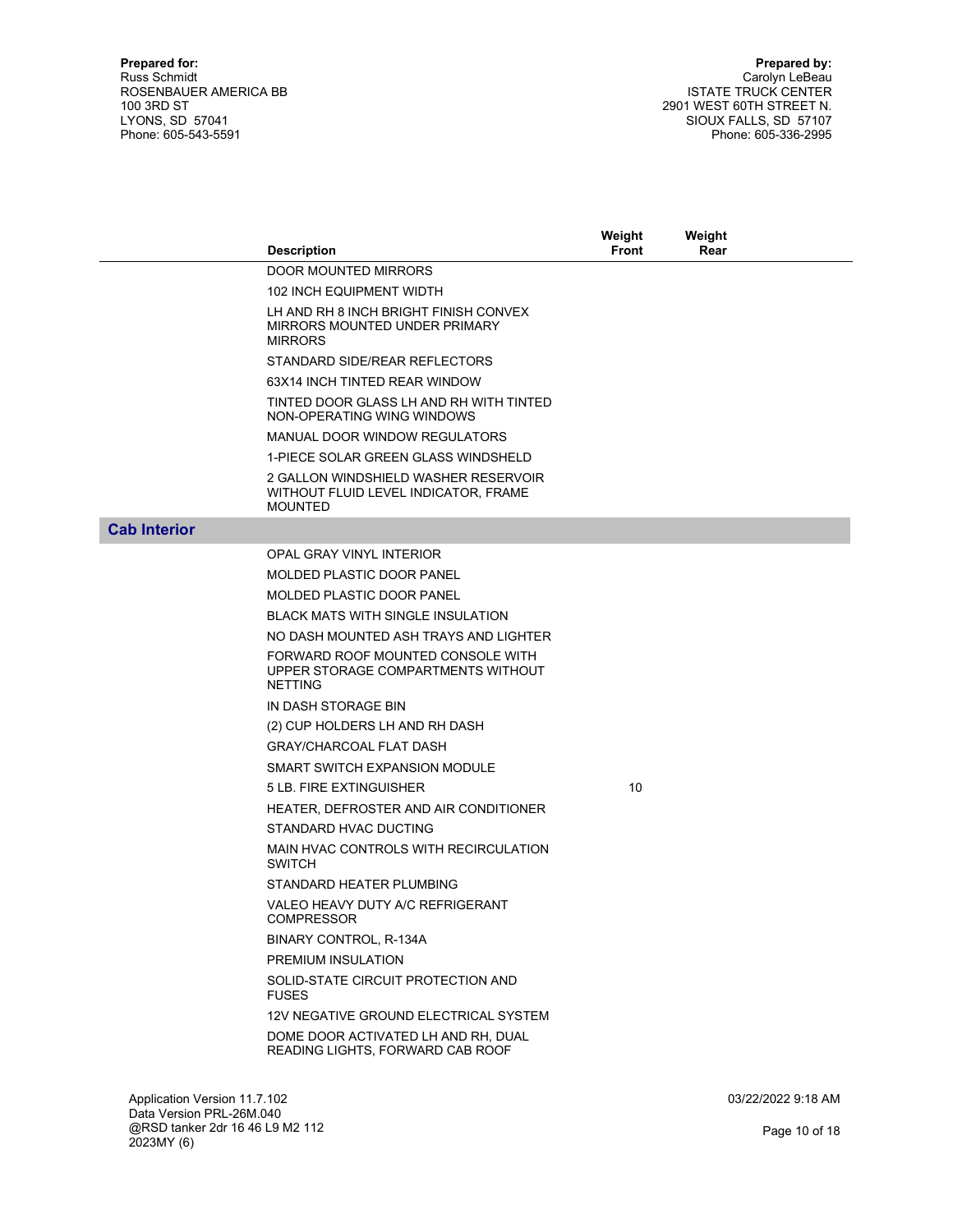|                                   | <b>Description</b>                                                                                                                                    | Weight<br><b>Front</b> | Weight<br>Rear |  |
|-----------------------------------|-------------------------------------------------------------------------------------------------------------------------------------------------------|------------------------|----------------|--|
|                                   | ALL UNIT(S) KEYED ALIKE WITH CUSTOMER<br>SPECIFIED KEY NUMBER FT1031                                                                                  |                        |                |  |
|                                   | <b>KEY QUANTITY OF 2</b>                                                                                                                              |                        |                |  |
|                                   | CAB DOOR LATCHES WITH MANUAL DOOR<br><b>LOCKS</b>                                                                                                     |                        |                |  |
|                                   | (1) 12V POWER SUPPLY (1) DUAL 2.1 AMP USB<br><b>CHARGER IN DASH</b>                                                                                   |                        |                |  |
|                                   | TRIANGULAR REFLECTORS KIT WITHOUT<br>FLARES SHIPPED LOOSE IN CAB                                                                                      | 10 <sup>1</sup>        |                |  |
|                                   | SEATS INC 911 UNIVERSAL SERIES HIGH BACK<br>AIR SUSPENSION DRIVER SEAT WITH NFPA<br>1901-2009/2016 COMPLIANT SEAT SENSOR                              | 50                     |                |  |
|                                   | SEATS INC 911 UNIVERSAL SERIES HIGH BACK<br>NON SUSPENSION PASSENGER SEAT WITH<br>UNDERSEAT STORAGE AND NFPA 1901-<br>2009/2016 COMPLIANT SEAT SENSOR | 25                     | 10             |  |
|                                   | LH AND RH INTEGRAL DOOR PANEL ARMRESTS                                                                                                                |                        |                |  |
|                                   | BLACK CORDURA PLUS CLOTH DRIVER SEAT<br><b>COVER</b>                                                                                                  |                        |                |  |
|                                   | BLACK CORDURA PLUS CLOTH PASSENGER<br><b>SEAT COVER</b>                                                                                               |                        |                |  |
|                                   | NFPA 1901-2009 HIGH VISIBILITY ORANGE SEAT<br><b>BELTS</b>                                                                                            |                        |                |  |
|                                   | FIXED STEERING COLUMN                                                                                                                                 |                        |                |  |
|                                   | 4-SPOKE 18 INCH (450MM) STEERING WHEEL                                                                                                                |                        |                |  |
|                                   | DRIVER AND PASSENGER INTERIOR SUN<br><b>VISORS</b>                                                                                                    |                        |                |  |
| <b>Instruments &amp; Controls</b> |                                                                                                                                                       |                        |                |  |
|                                   | <b>GRAY DRIVER INSTRUMENT PANEL</b>                                                                                                                   |                        |                |  |
|                                   | <b>GRAY CENTER INSTRUMENT PANEL</b>                                                                                                                   |                        |                |  |
|                                   | ENGINE REMOTE INTERFACE WITH PARK<br><b>BRAKE AND NEUTRAL INTERLOCKS</b>                                                                              |                        |                |  |
|                                   | <b>BLACK GAUGE BEZELS</b>                                                                                                                             |                        |                |  |
|                                   | LOW AIR PRESSURE INDICATOR LIGHT AND<br><b>AUDIBLE ALARM</b>                                                                                          |                        |                |  |
|                                   | 2 INCH PRIMARY AND SECONDARY AIR<br><b>PRESSURE GAUGES</b>                                                                                            |                        |                |  |
|                                   | ENGINE COMPARTMENT MOUNTED AIR<br>RESTRICTION INDICATOR WITH GRADUATIONS.<br>WITH WARNING LIGHT IN DASH                                               |                        |                |  |
|                                   | ELECTRONIC CRUISE CONTROL WITH<br>SWITCHES IN LH SWITCH PANEL                                                                                         |                        |                |  |
|                                   | <b>VEV ODEDATED IONITION CWITCH AND</b>                                                                                                               |                        |                |  |

 KEY OPERATED IGNITION SWITCH AND INTEGRAL START POSITION; 4 POSITION OFF/RUN/START/ACCESSORY

Application Version 11.7.102 Data Version PRL-26M.040 @RSD tanker 2dr 16 46 L9 M2 112 2023MY (6)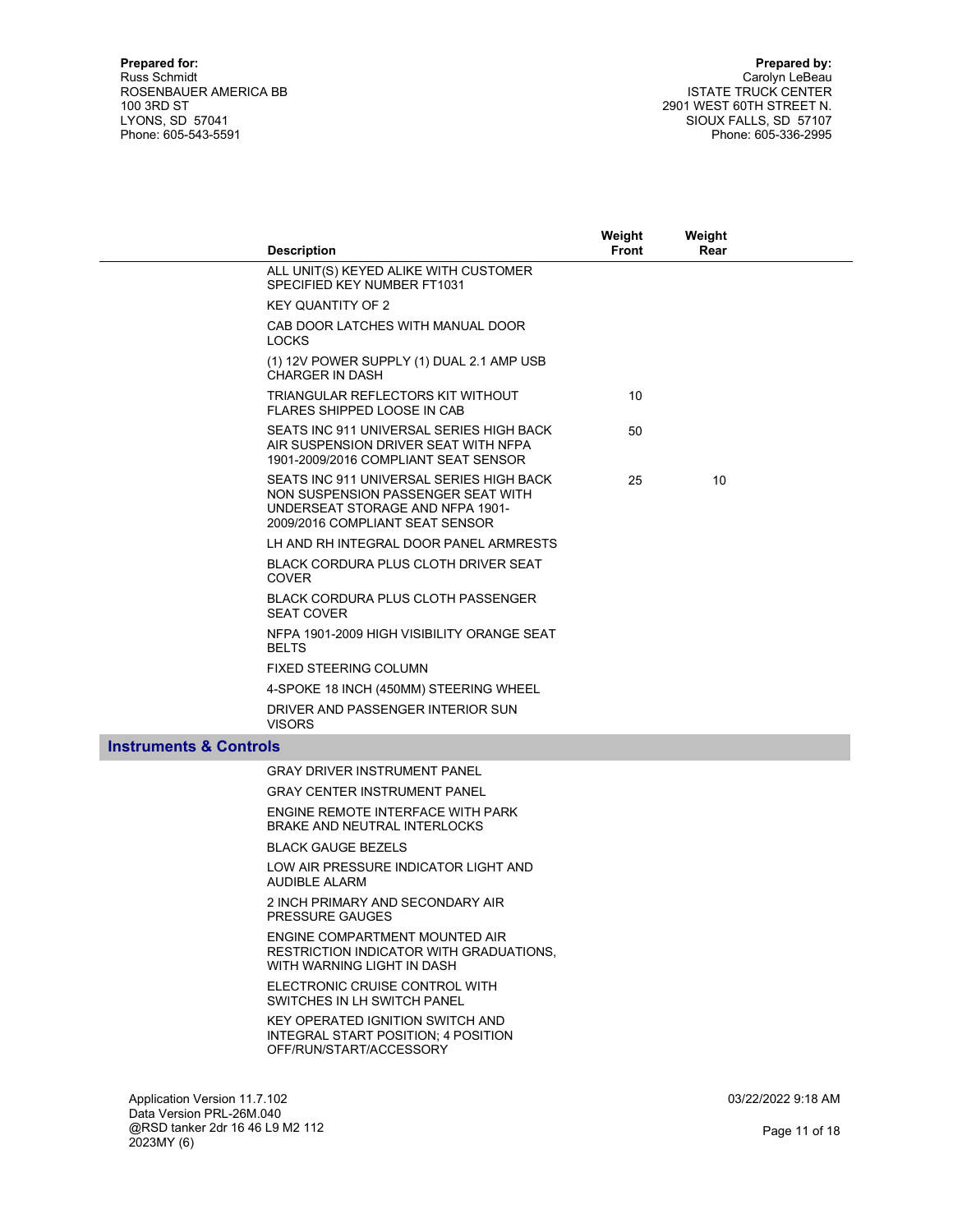|                                   |                                                                                                       | Weight       | Weight |  |
|-----------------------------------|-------------------------------------------------------------------------------------------------------|--------------|--------|--|
|                                   | <b>Description</b>                                                                                    | <b>Front</b> | Rear   |  |
|                                   | ICU3S, 132X48 DISPLAY WITH DIAGNOSTICS, 28<br>LED WARNING LAMPS AND DATA LINKED                       |              |        |  |
|                                   | <b>HEAVY DUTY ONBOARD DIAGNOSTICS</b><br>INTERFACE CONNECTOR LOCATED BELOW LH<br><b>DASH</b>          |              |        |  |
|                                   | 2 INCH ELECTRIC FUEL GAUGE                                                                            |              |        |  |
|                                   | ENGINE REMOTE INTERFACE NOT<br><b>CONFIGURED</b>                                                      |              |        |  |
|                                   | ENGINE REMOTE INTERFACE CONNECTOR IN<br><b>ENGINE COMPARTMENT</b>                                     |              |        |  |
|                                   | ELECTRICAL ENGINE COOLANT TEMPERATURE<br><b>GAUGE</b>                                                 |              |        |  |
|                                   | 2 INCH TRANSMISSION OIL TEMPERATURE<br><b>GAUGE</b>                                                   |              |        |  |
|                                   | ENGINE AND TRIP HOUR METERS INTEGRAL<br>WITHIN DRIVER DISPLAY                                         |              |        |  |
|                                   | CUSTOMER FURNISHED AND INSTALLED PTO<br><b>CONTROLS</b>                                               |              |        |  |
|                                   | ELECTRONIC STABILITY CONTROL                                                                          |              |        |  |
|                                   | ELECTRIC ENGINE OIL PRESSURE GAUGE                                                                    |              |        |  |
|                                   | <b>OVERHEAD INSTRUMENT PANEL</b>                                                                      |              |        |  |
|                                   | NFPA VEHICLE DATA RECORDER AND<br><b>SEATBELT DISPLAY</b>                                             |              |        |  |
|                                   | ELECTRONIC MPH SPEEDOMETER WITH<br>SECONDARY KPH SCALE, WITHOUT<br><b>ODOMETER</b>                    |              |        |  |
|                                   | STANDARD VEHICLE SPEED SENSOR                                                                         |              |        |  |
|                                   | ELECTRONIC 3000 RPM TACHOMETER                                                                        |              |        |  |
|                                   | <b>IDLE LIMITER, ELECTRONIC ENGINE</b>                                                                |              |        |  |
|                                   | DIGITAL VOLTAGE DISPLAY INTEGRAL WITH<br>DRIVER DISPLAY                                               |              |        |  |
|                                   | SINGLE ELECTRIC WINDSHIELD WIPER MOTOR<br>WITH DELAY                                                  |              |        |  |
|                                   | MARKER LIGHT SWITCH INTEGRAL WITH<br><b>HEADLIGHT SWITCH</b>                                          |              |        |  |
|                                   | ONE VALVE PARKING BRAKE SYSTEM WITH<br>DASH VALVE CONTROL AUTONEUTRAL AND<br><b>WARNING INDICATOR</b> |              |        |  |
|                                   | SELF CANCELING TURN SIGNAL SWITCH WITH<br>DIMMER, WASHER/WIPER AND HAZARD IN<br><b>HANDLE</b>         |              |        |  |
|                                   | INTEGRAL ELECTRONIC TURN SIGNAL<br>FLASHER WITH HAZARD LAMPS OVERRIDING<br><b>STOP LAMPS</b>          |              |        |  |
| <b>Contract Contract Contract</b> |                                                                                                       |              |        |  |

#### **Design**

Application Version 11.7.102 Data Version PRL-26M.040 @RSD tanker 2dr 16 46 L9 M2 112 2023MY (6)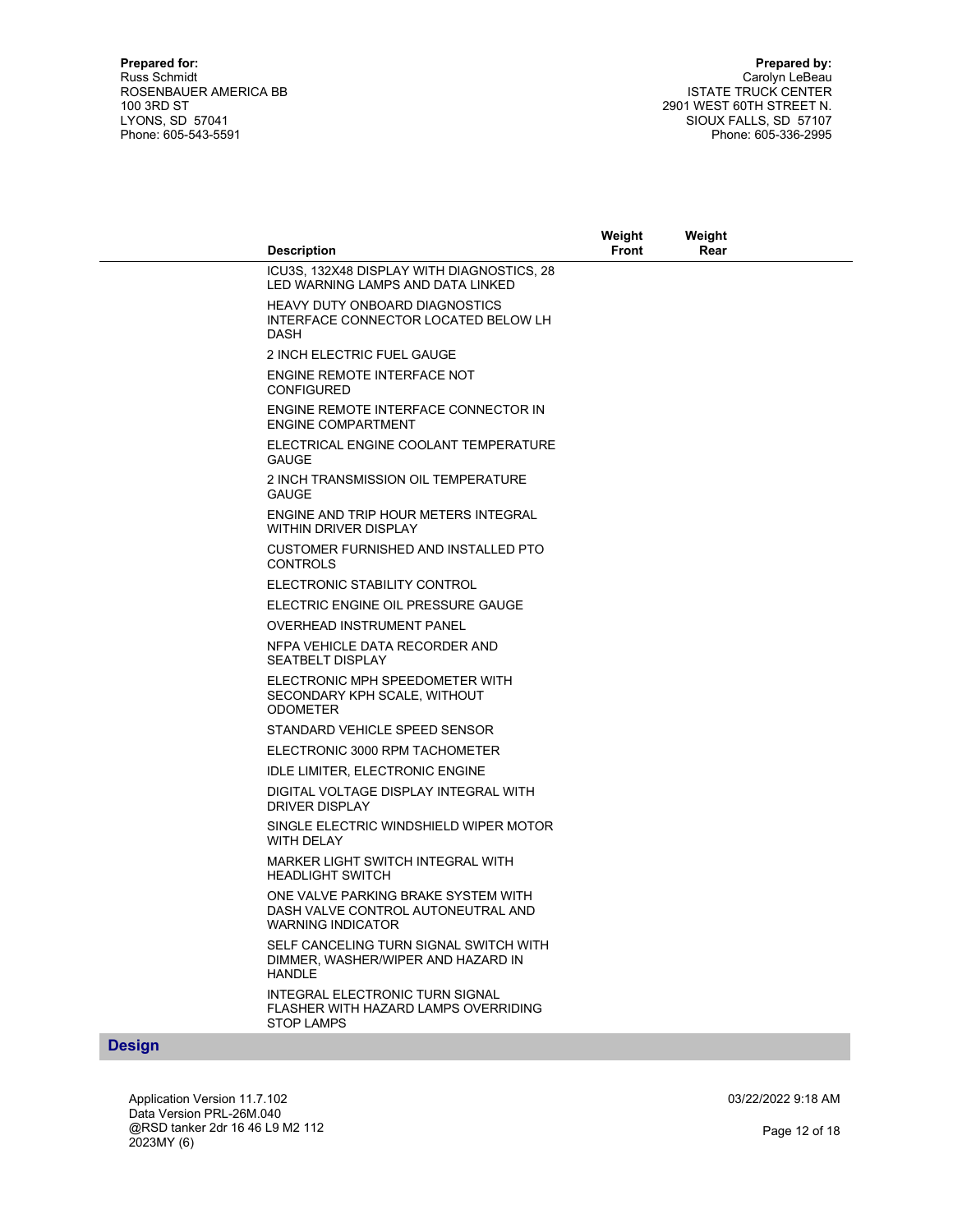|                                   | <b>Description</b>                                                         | Weight<br><b>Front</b> | Weight<br>Rear |  |
|-----------------------------------|----------------------------------------------------------------------------|------------------------|----------------|--|
|                                   | PAINT: ONE SOLID COLOR                                                     |                        |                |  |
| <b>Color</b>                      |                                                                            |                        |                |  |
|                                   | CAB COLOR A: L0762EY MED RED ELITE EY                                      |                        |                |  |
|                                   | BLACK, HIGH SOLIDS POLYURETHANE CHASSIS<br><b>PAINT</b>                    |                        |                |  |
|                                   | STANDARD E COAT/UNDERCOATING                                               |                        |                |  |
| <b>Certification / Compliance</b> |                                                                            |                        |                |  |
|                                   | U.S. FMVSS CERTIFICATION, EXCEPT SALES<br>CABS AND GLIDER KITS             |                        |                |  |
| <b>Raw Performance Data</b>       |                                                                            |                        |                |  |
|                                   | CALCULATED EFFECTIVE BACK OF CAB TO<br>REAR SUSPENSION C/L (CA): 167.67 in |                        |                |  |

## T O T A L V E H I C L E S U M M A R Y

| <b>Weight Summary</b>       |              |          |              |
|-----------------------------|--------------|----------|--------------|
|                             | Weight       | Weight   | <b>Total</b> |
|                             | <b>Front</b> | Rear     | Weight       |
| Factory Weight <sup>+</sup> | 8322 lbs     | 7644 lbs | 15966 lbs    |
| Dealer Installed Options    | 2 lbs        | $0$ lbs  | 2 lbs        |
| Total Weight <sup>+</sup>   | 8324 lbs     | 7644 lbs | 15968 lbs    |

## Dealer Installed Options

|                                                                   | Weight<br><b>Front</b> | Weight<br>Rear |  |
|-------------------------------------------------------------------|------------------------|----------------|--|
| WELDON VDR AND DISPLAY INSTALLED AT<br><b>ISTATE TRUCK CENTER</b> | 2                      | 0              |  |
| <b>Total Dealer Installed Options</b>                             | 2 lbs                  | $0$ lbs        |  |

(+) Weights shown are estimates only.

If weight is critical, contact Customer Application Engineering.

Application Version 11.7.102 Data Version PRL-26M.040 @RSD tanker 2dr 16 46 L9 M2 112 2023MY (6)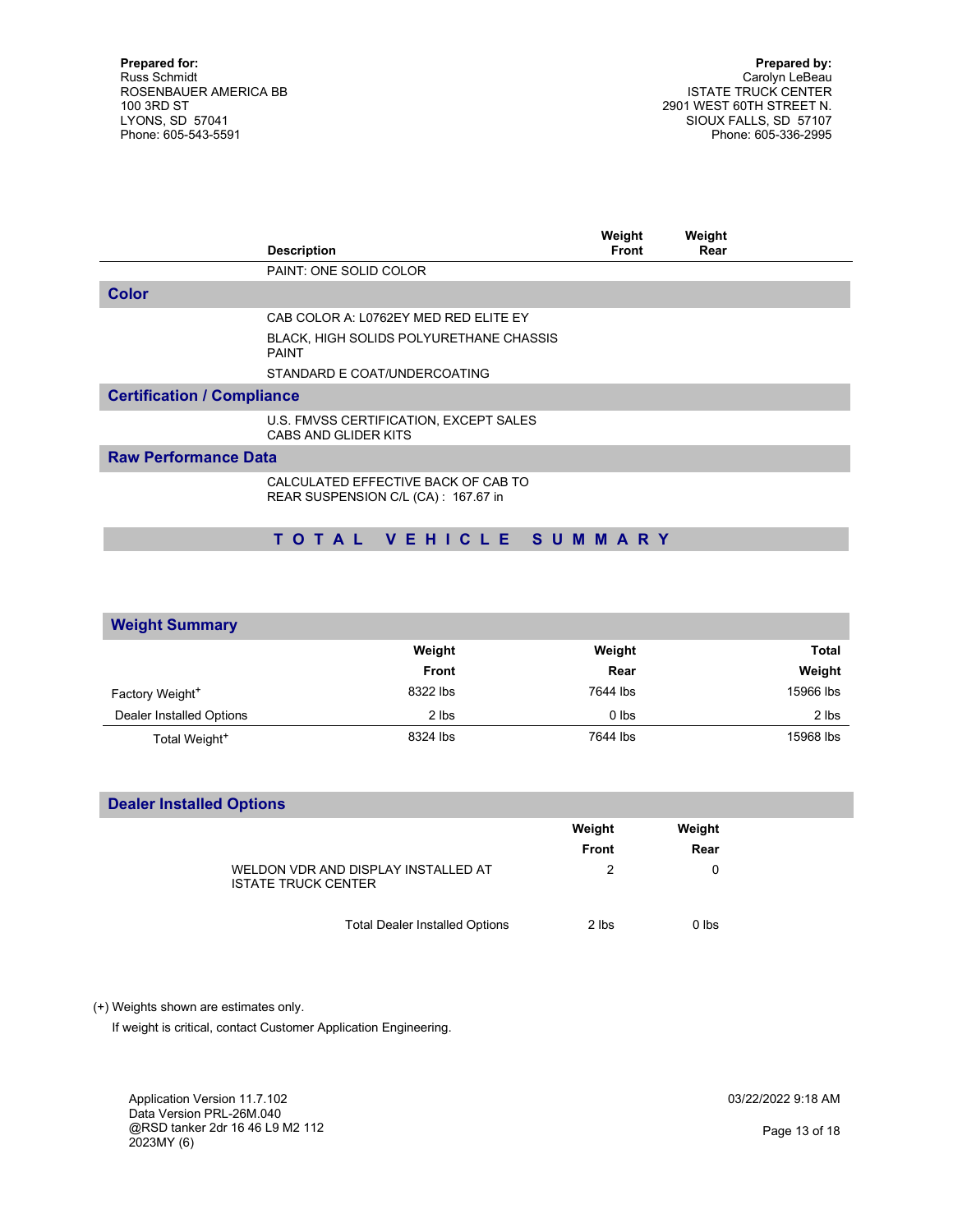Prepared by: Carolyn LeBeau ISTATE TRUCK CENTER 2901 WEST 60TH STREET N. SIOUX FALLS, SD 57107 Phone: 605-336-2995

 (\*\*\*) All cost increases for major components (Engines, Transmissions, Axles, Front and Rear Tires) and government mandated requirements, tariffs, and raw material surcharges will be passed through and added to factory invoices.

Application Version 11.7.102 Data Version PRL-26M.040 @RSD tanker 2dr 16 46 L9 M2 112 2023MY (6)

03/22/2022 9:18 AM

Page 14 of 18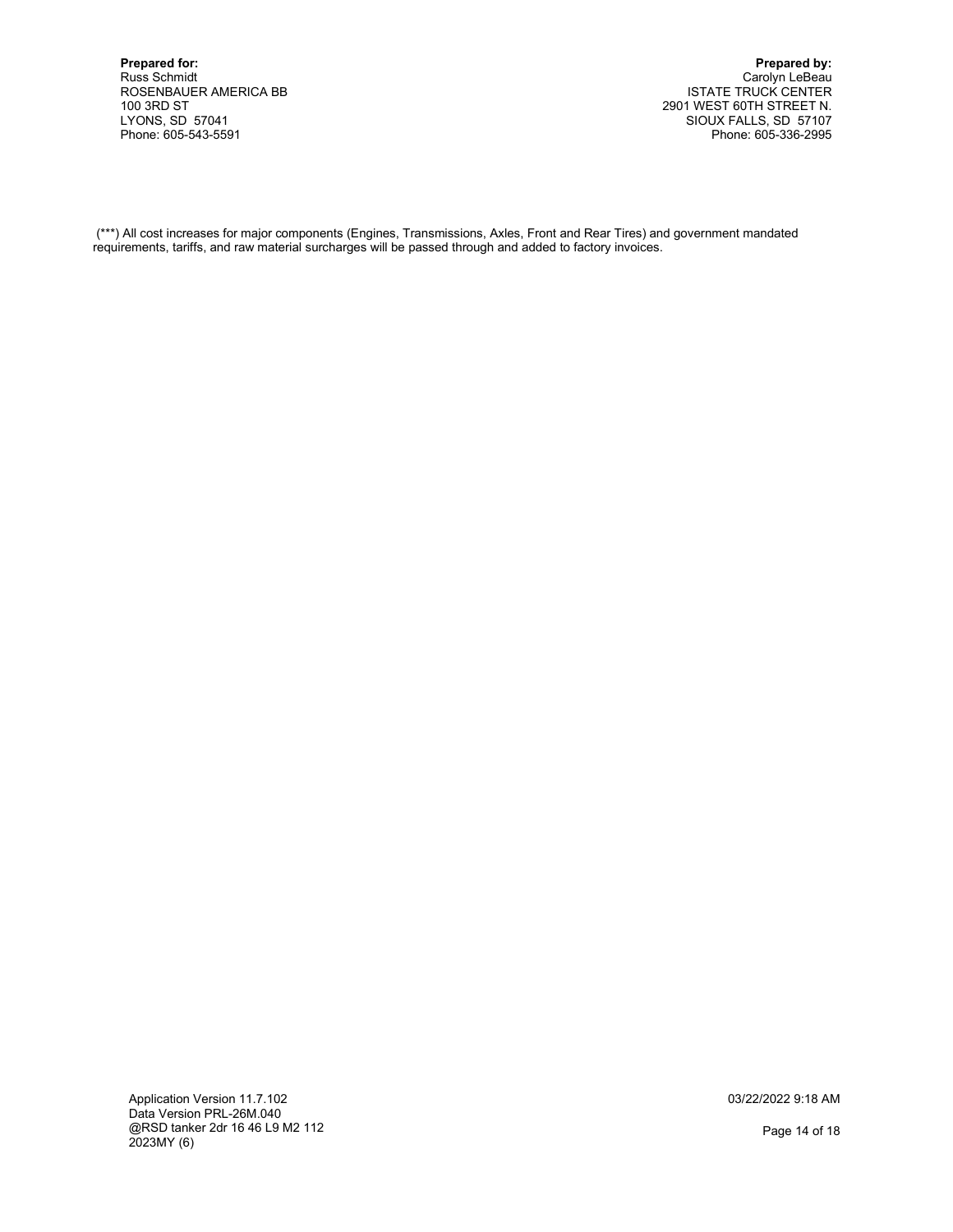Prepared by: Carolyn LeBeau ISTATE TRUCK CENTER 2901 WEST 60TH STREET N. SIOUX FALLS, SD 57107 Phone: 605-336-2995

## D I M E N S I O N S



## VEHICLE SPECIFICATIONS SUMMARY - DIMENSIONS

| Exhaust System (016) RH OUTBOARD UNDER STEP MOUNTED HORIZONTAL AFTERTREATMENT SYSTEM ASSEMBLY<br>WITH RH HORIZONTAL TAILPIPE EXITING FORWARD OF REAR TIRES |  |
|------------------------------------------------------------------------------------------------------------------------------------------------------------|--|

TABLE SUMMARY - DIMENSIONS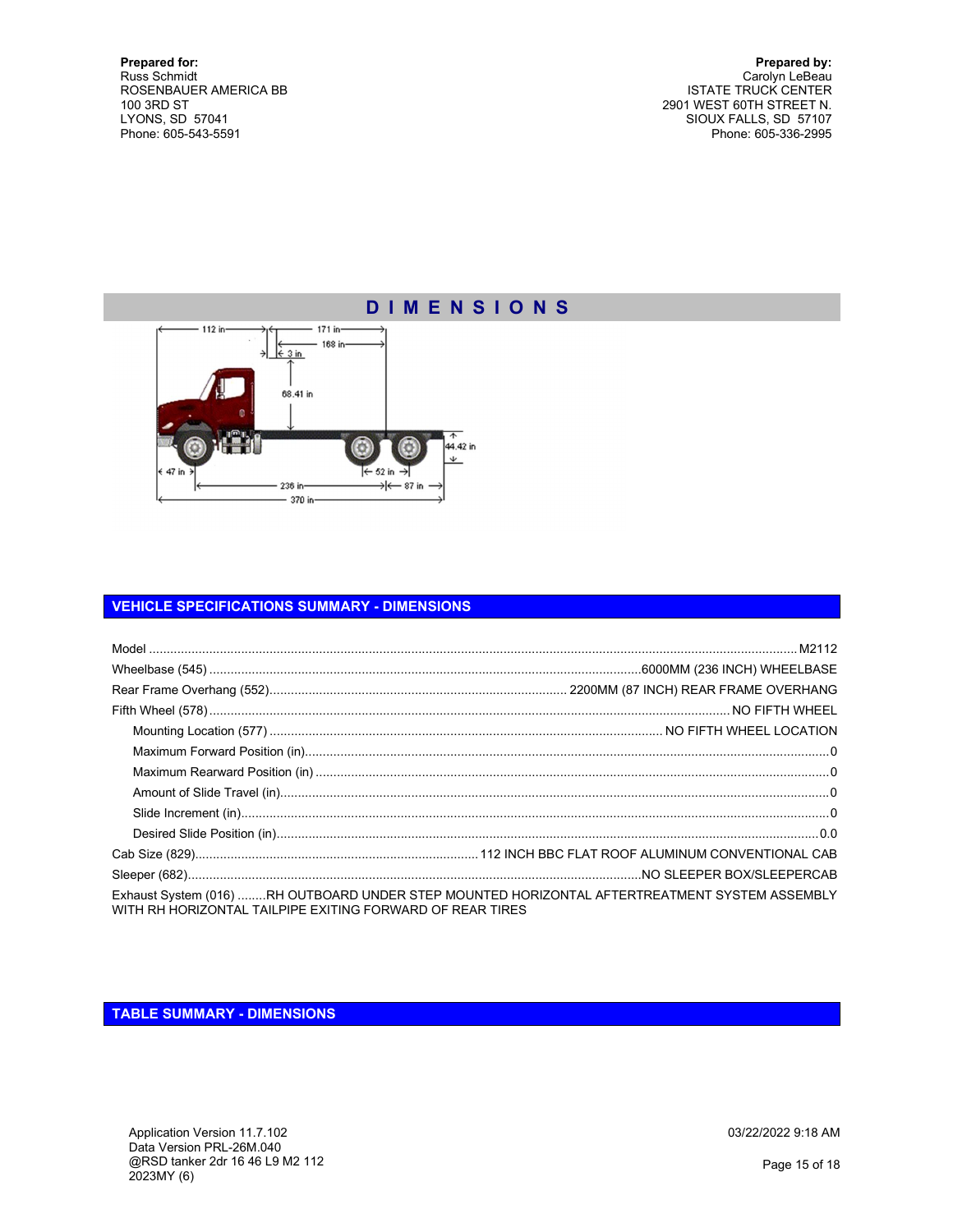Prepared by: Carolyn LeBeau ISTATE TRUCK CENTER 2901 WEST 60TH STREET N. SIOUX FALLS, SD 57107 Phone: 605-336-2995

| <b>Dimensions</b>                                                  | <b>Inches</b> |
|--------------------------------------------------------------------|---------------|
|                                                                    |               |
| Bumper to Back of Cab (BBC)                                        | 112.4         |
| Bumper to Centerline of Front Axle (BA)                            | 46.9          |
| Front Axle to Back of Cab (AC)                                     | 65.6          |
| Min. Cab to Body Clearance (CB)                                    | 3.0           |
| Back of Cab to Centerline of Rear Axle(s) (CA)                     | 170.7         |
| Effective Back of Cab to Centerline of Rear Axle(s) (Effective CA) | 167.7         |
| Back of Cab Protrusions (Exhaust/Intake) (CP)                      | 2.0           |
| Back of Cab Protrusions (Side Extenders/Trim Tab) (CP)             | 0.0           |
| Back of Cab Protrusions (CNG Tank)                                 | 0.0           |
| Back of Cab Clearance (CL)                                         | 3.0           |
| Back of Cab to End of Frame                                        | 257.3         |
| Cab Height (CH)                                                    | 68.4          |
| Wheelbase (WB)                                                     | 236.2         |
| Frame Overhang (OH)                                                | 86.6          |
| <b>Overall Frame Length</b>                                        | 352.9         |
| Overall Length (OAL)                                               | 369.7         |
| Rear Axle Spacing                                                  | 52.0          |
| Unladen Frame Height at Centerline of Rear Axle                    | 44.4          |

Performance calculations are estimates only. If performance calculations are critical, please contact Customer Application Engineering.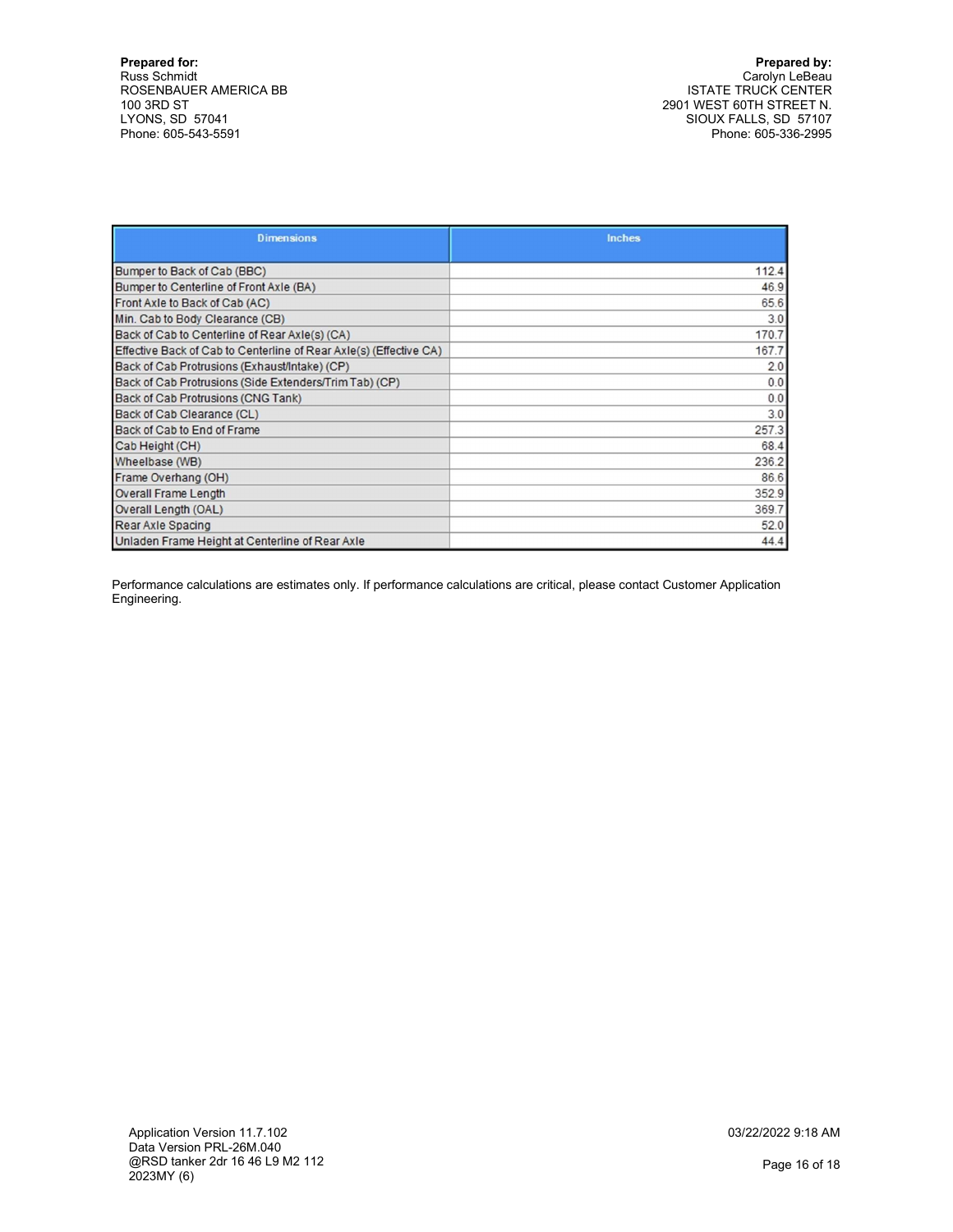Prepared by: Carolyn LeBeau ISTATE TRUCK CENTER 2901 WEST 60TH STREET N. SIOUX FALLS, SD 57107 Phone: 605-336-2995



TURNING RADIUS<br>Turning radius graphic and data provided strictly for comparisons<br>between model configurations. Weather, road surfaces, and tire<br>treads affect the results. It is strongly suggested that actual<br>vehicles be me

|                            | Dimensions Tolerance |           |
|----------------------------|----------------------|-----------|
| Wall to Wall Diameter (ft) | 72.5                 | $+/-3.0$  |
| Curb to Curb Diameter (ft) | 70.4                 | $+/-3.0$  |
| Turning Radius (ft)        | 34.7                 | $+/- 1.5$ |

## VEHICLE SPECIFICATIONS SUMMARY - TURNING RADIUS

Performance calculations are estimates only. If performance calculations are critical, please contact Customer Application Engineering.